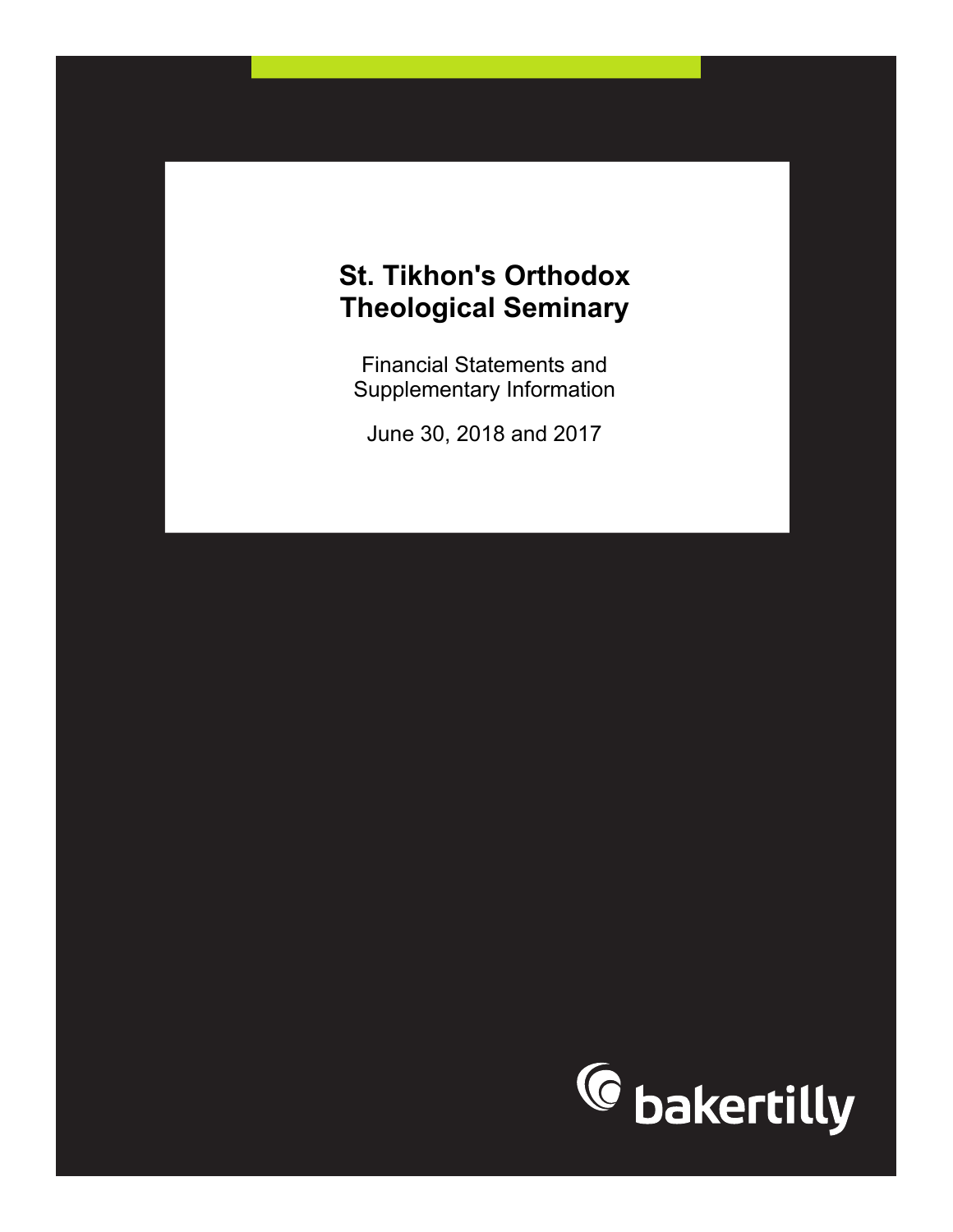Table of Contents June 30, 2018 and 2017

|                                                                    | Page |
|--------------------------------------------------------------------|------|
| <b>Independent Auditors' Report</b>                                |      |
| <b>Financial Statements</b>                                        |      |
| <b>Statement of Financial Position</b>                             | 3    |
| <b>Statement of Activities</b>                                     | 4    |
| Statement of Changes in Net Assets                                 | 5    |
| <b>Statement of Cash Flows</b>                                     | 6    |
| <b>Notes to Financial Statements</b>                               | 7    |
| <b>Supplementary Information</b>                                   |      |
| Schedule of Instructional, Administrative, and Operations Expenses | 20   |
|                                                                    |      |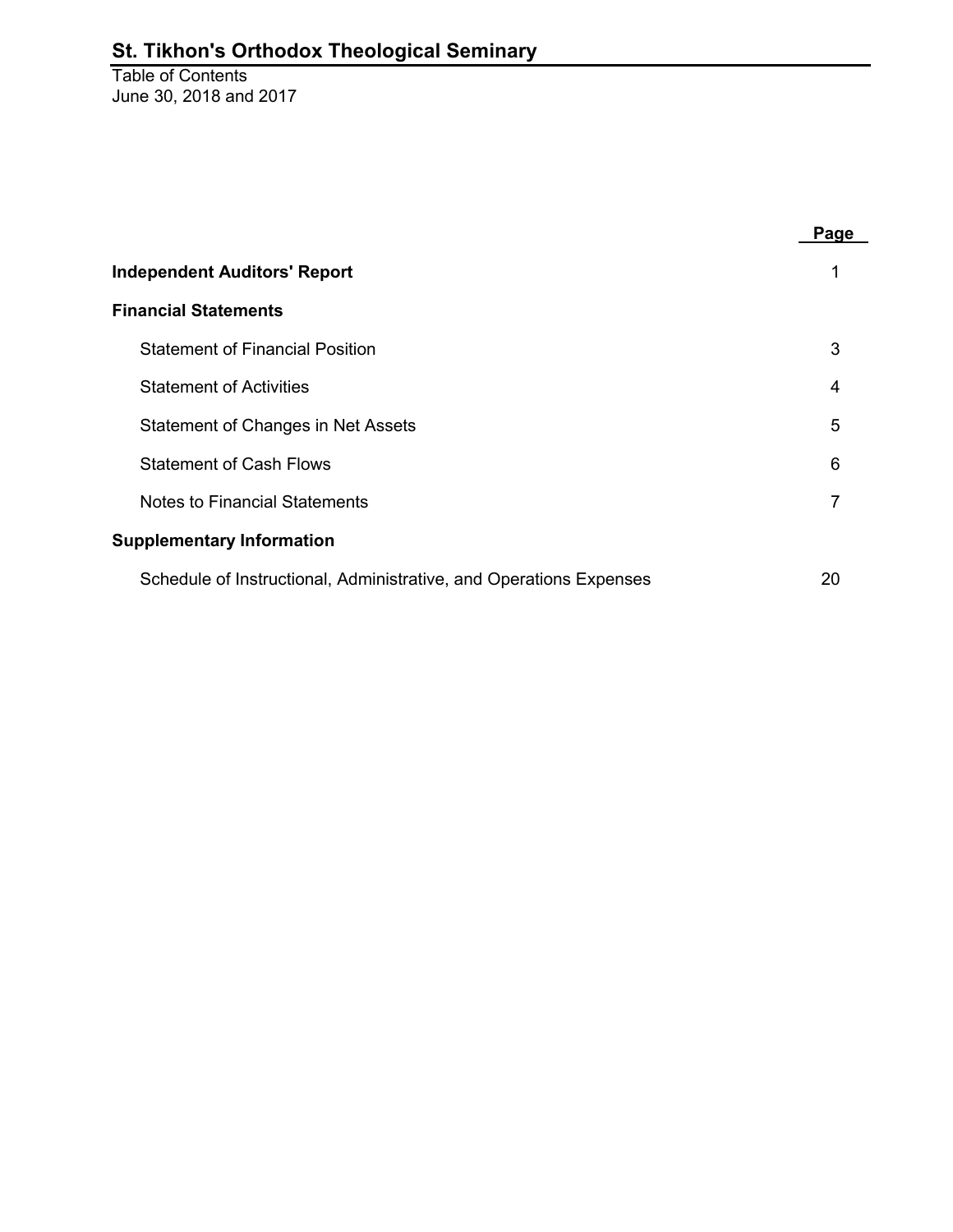

### **Independent Auditors' Report**

Board of Trustees St. Tikhon's Orthodox Theological Seminary

#### **Report on the Financial Statements**

We have audited the accompanying financial statements of St. Tikhon's Orthodox Theological Seminary, which comprise the statement of financial position as of June 30, 2018 and 2017, and the related statements of activities, changes in net assets, and cash flows for the years then ended, and the related notes to the financial statements.

#### **Management's Responsibility for the Financial Statements**

Management is responsible for the preparation and fair presentation of these financial statements in accordance with accounting principles generally accepted in the United States of America; this includes the design, implementation, and maintenance of internal control relevant to the preparation and fair presentation of financial statements that are free from material misstatement, whether due to fraud or error.

#### **Auditors' Responsibility**

Our responsibility is to express an opinion on these financial statements based on our audits. We conducted our audits in accordance with auditing standards generally accepted in the United States of America. Those standards require that we plan and perform the audit to obtain reasonable assurance about whether the financial statements are free from material misstatement.

An audit involves performing procedures to obtain audit evidence about the amounts and disclosures in the financial statements. The procedures selected depend on the auditor's judgment, including the assessment of the risks of material misstatement of the financial statements, whether due to fraud or error. In making those risk assessments, the auditor considers internal control relevant to the entity's preparation and fair presentation of the financial statements in order to design audit procedures that are appropriate in the circumstances, but not for the purpose of expressing an opinion on the effectiveness of the entity's internal control. Accordingly, we express no such opinion. An audit also includes evaluating the appropriateness of accounting policies used and the reasonableness of significant accounting estimates made by management, as well as evaluating the overall presentation of the financial statements.

We believe that the audit evidence we have obtained is sufficient and appropriate to provide a basis for our audit opinion.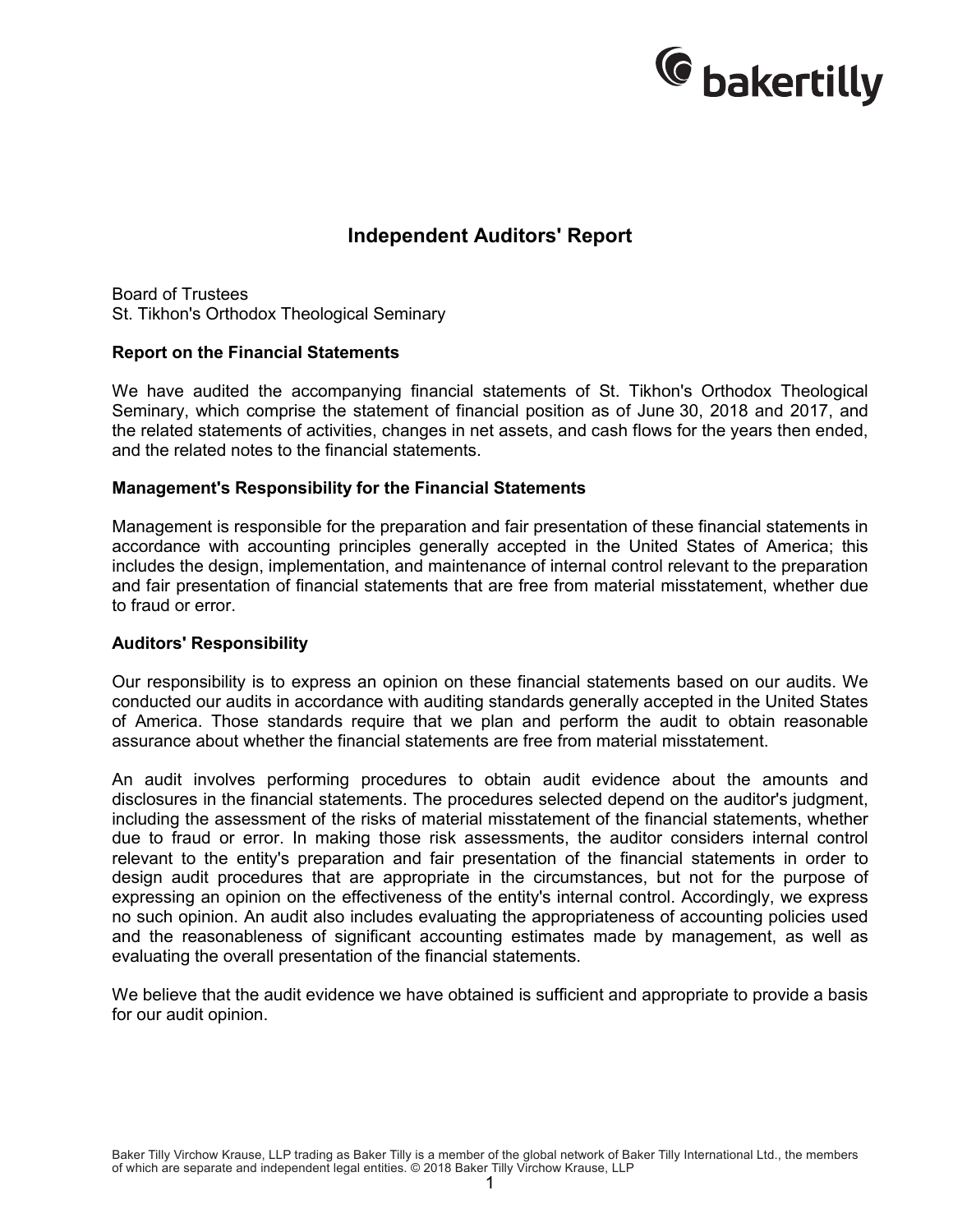#### **Opinion**

In our opinion, the financial statements referred to above present fairly, in all material respects, the financial position of St. Tikhon's Orthodox Theological Seminary as of June 30, 2018 and 2017, and the changes in its net assets and its cash flows for the years then ended in accordance with accounting principles generally accepted in the United States of America.

#### **Report on Supplementary Information**

Our audits were conducted for the purpose of forming an opinion on the financial statements as a whole. The supplementary schedule of instructional, administrative, and operations expenses on page 20 is presented for purposes of additional analysis and is not a required part of the financial statements. Such information is the responsibility of management and was derived from and relates directly to the underlying accounting and other records used to prepare the financial statements. The information has been subjected to the auditing procedures applied in the audit of the financial statements and certain additional procedures, including comparing and reconciling such information directly to the underlying accounting and other records used to prepare the financial statements or to the financial statements themselves, and other additional procedures in accordance with auditing standards generally accepted in the United States of America. In our opinion, the information is fairly stated in all material respects in relation to the financial statements as a whole.

Baker Tilly Virchaw Krause, LP

Wilkes-Barre, Pennsylvania March 27, 2019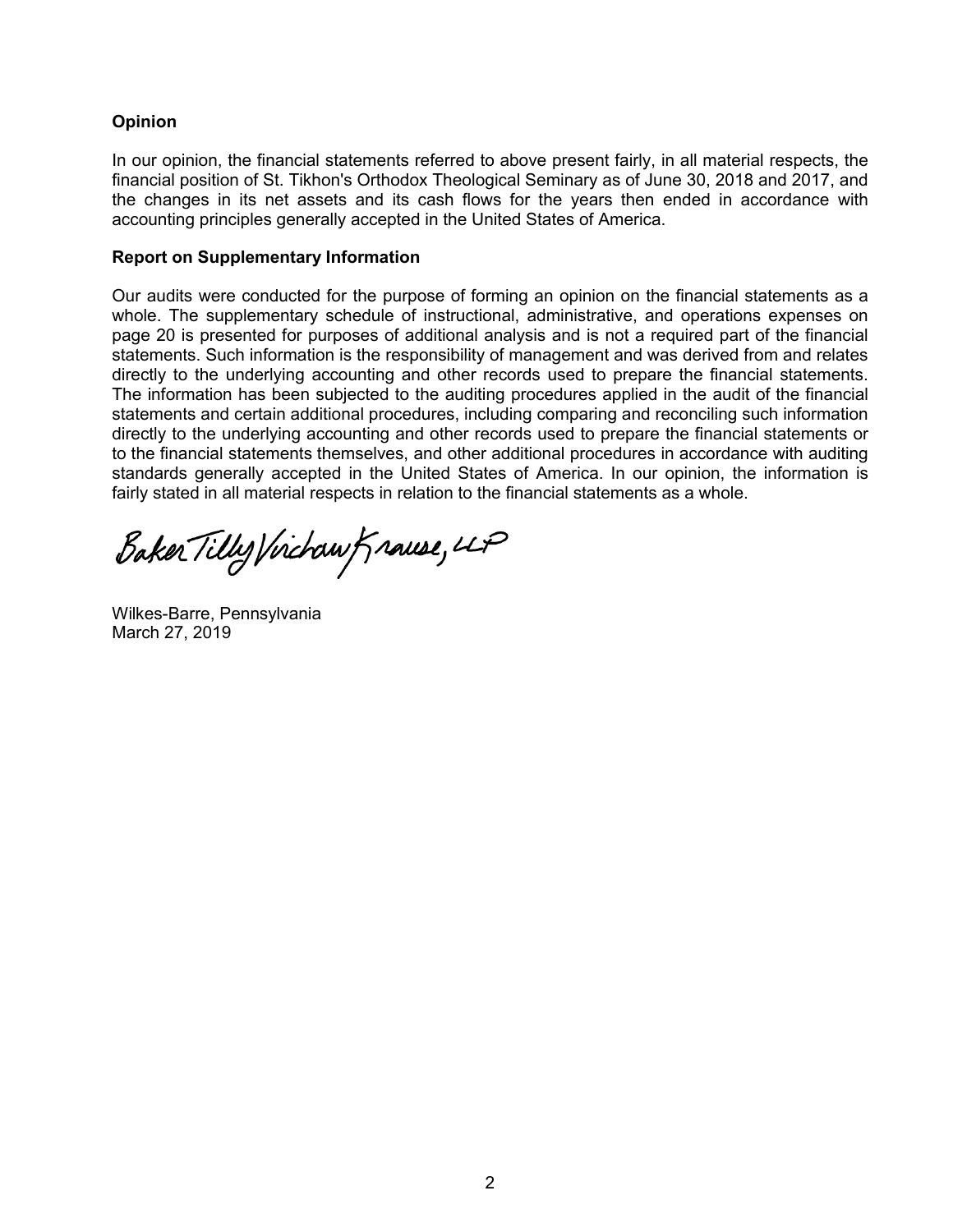Statement of Financial Position June 30, 2018 and 2017

|                                                                                                                                                              | 2018                                               | 2017                                        |
|--------------------------------------------------------------------------------------------------------------------------------------------------------------|----------------------------------------------------|---------------------------------------------|
| <b>Assets</b>                                                                                                                                                |                                                    |                                             |
| <b>Current Assets</b><br>Cash and cash equivalents<br>Tuition and other receivables<br>Contributions receivable                                              | \$<br>143,076<br>51,806<br>424,429                 | \$<br>50,930<br>28,458                      |
| Total current assets                                                                                                                                         | 619,311                                            | 79,388                                      |
| <b>Cash and Cash Equivalents, Designated</b>                                                                                                                 | 178,657                                            | 215,654                                     |
| <b>Property and Equipment, Net</b>                                                                                                                           | 1,654,101                                          | 1,706,268                                   |
| <b>Certificates of Deposit</b>                                                                                                                               | 497,068                                            | 540,357                                     |
| <b>Investments</b>                                                                                                                                           | 1,784,825                                          | 2,521,936                                   |
| <b>Interest in Net Assets of Affiliates</b>                                                                                                                  | 1,535                                              | 2,441                                       |
| <b>Total assets</b>                                                                                                                                          | 4,735,497<br>S.                                    | \$5,066,044                                 |
| <b>Liabilities and Net Assets</b>                                                                                                                            |                                                    |                                             |
| <b>Current Liabilities</b><br>Current portion of long-term debt<br>Revolving line of credit<br>Accounts payable<br>Payroll taxes payable<br>Student deposits | \$<br>38,460<br>300,000<br>44,762<br>738<br>15,786 | \$<br>36,599<br>470,581<br>10,952<br>16,406 |
| <b>Total current liabilities</b>                                                                                                                             | 399,746                                            | 534,538                                     |
| <b>Long-Term Debt</b>                                                                                                                                        | 355,518                                            | 396,824                                     |
| <b>Total liabilities</b>                                                                                                                                     | 755,264                                            | 931,362                                     |
| <b>Net Assets</b><br>Unrestricted:<br>Undesignated<br>Board designated                                                                                       | 1,093,718<br>212,909                               | 854,294<br>557,769                          |
| <b>Total unrestricted</b>                                                                                                                                    | 1,306,627                                          | 1,412,063                                   |
| Temporarily restricted<br>Permanently restricted                                                                                                             | 966,913<br>1,706,693                               | 1,015,926<br>1,706,693                      |
| Total net assets                                                                                                                                             | 3,980,233                                          | 4,134,682                                   |
| Total liabilities and net assets                                                                                                                             | 4,735,497<br>\$                                    | \$<br>5,066,044                             |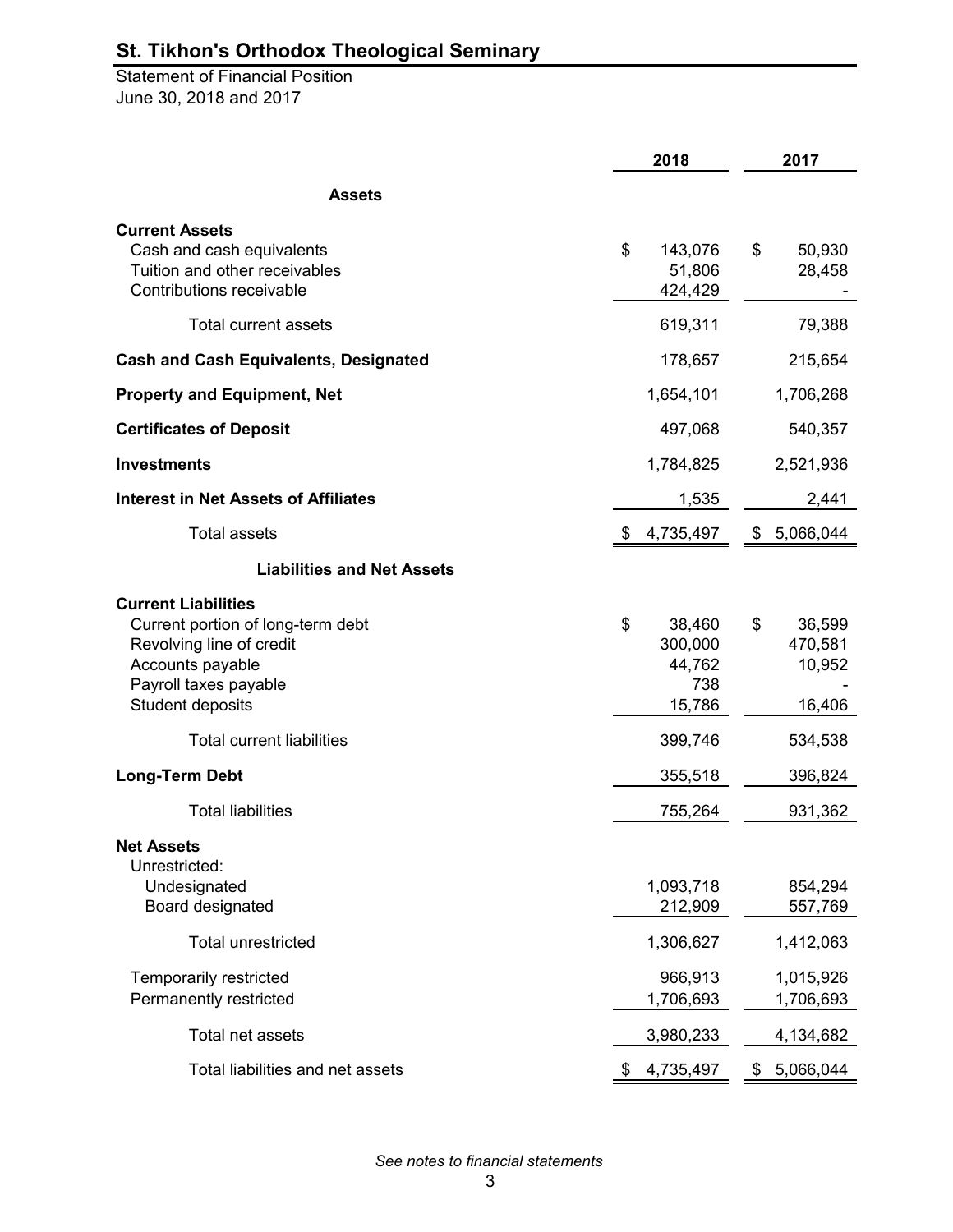# Statement of Activities

Years Ended June 30, 2018 and 2017

|                                                          | 2018          | 2017          |
|----------------------------------------------------------|---------------|---------------|
|                                                          |               |               |
| <b>Changes in Unrestricted Net Assets</b>                |               |               |
| <b>Support and Revenue</b>                               |               |               |
| Contributions                                            | \$<br>990,974 | \$<br>649,278 |
| <b>Bequests</b>                                          | 247,540       | 293,839       |
| Tuition and scholarships less scholarships applied of    |               |               |
| \$179,824 in 2018 and \$154,383 in 2017                  | 61,064        | 78,620        |
| Net assets released from restriction                     | 588,232       | 224,533       |
| Mission choir donations                                  | 54,720        | 52,774        |
| <b>Contributed services</b>                              | 98,250        | 107,250       |
| Miscellaneous                                            | 92,309        | 59,945        |
| Investment income                                        | 61,394        | 67,263        |
| Reclassification of net assets                           |               | 111,062       |
| Total support and revenue                                | 2,194,483     | 1,644,564     |
|                                                          |               |               |
| <b>Expenses</b>                                          |               |               |
| Instructional                                            | 669,447       | 709,198       |
| Operations                                               | 745,186       | 243,489       |
| Administrative                                           | 564,144       | 499,711       |
| <b>Student services</b>                                  | 284,432       | 169,045       |
| Fundraising                                              | 15,327        | 8,333         |
| Library                                                  | 21,383        | 40,966        |
|                                                          |               |               |
| Total expenses                                           | 2,299,919     | 1,670,742     |
| Decrease in unrestricted net assets                      | (105, 436)    | (26, 178)     |
| <b>Changes in Temporarily Restricted Net Assets</b>      |               |               |
| Investment income                                        | 61,392        | 435,282       |
| Contributions                                            | 478,733       | 335,384       |
| Net assets released from restriction                     | (588, 232)    | (224, 533)    |
| Change in interest in net assets of affiliate            | (906)         | (2,637)       |
|                                                          |               |               |
| (Decrease) increase in temporarily restricted net assets | (49, 013)     | 543,496       |
| <b>Changes in Permanently Restricted Net Assets</b>      |               |               |
| Contributions                                            |               | 1,278         |
| Reclassification of net assets                           |               | (111, 062)    |
|                                                          |               |               |
| Decrease in permanently restricted net assets            |               | (109, 784)    |
| Change in net assets                                     | (154, 449)    | 407,534       |
|                                                          |               |               |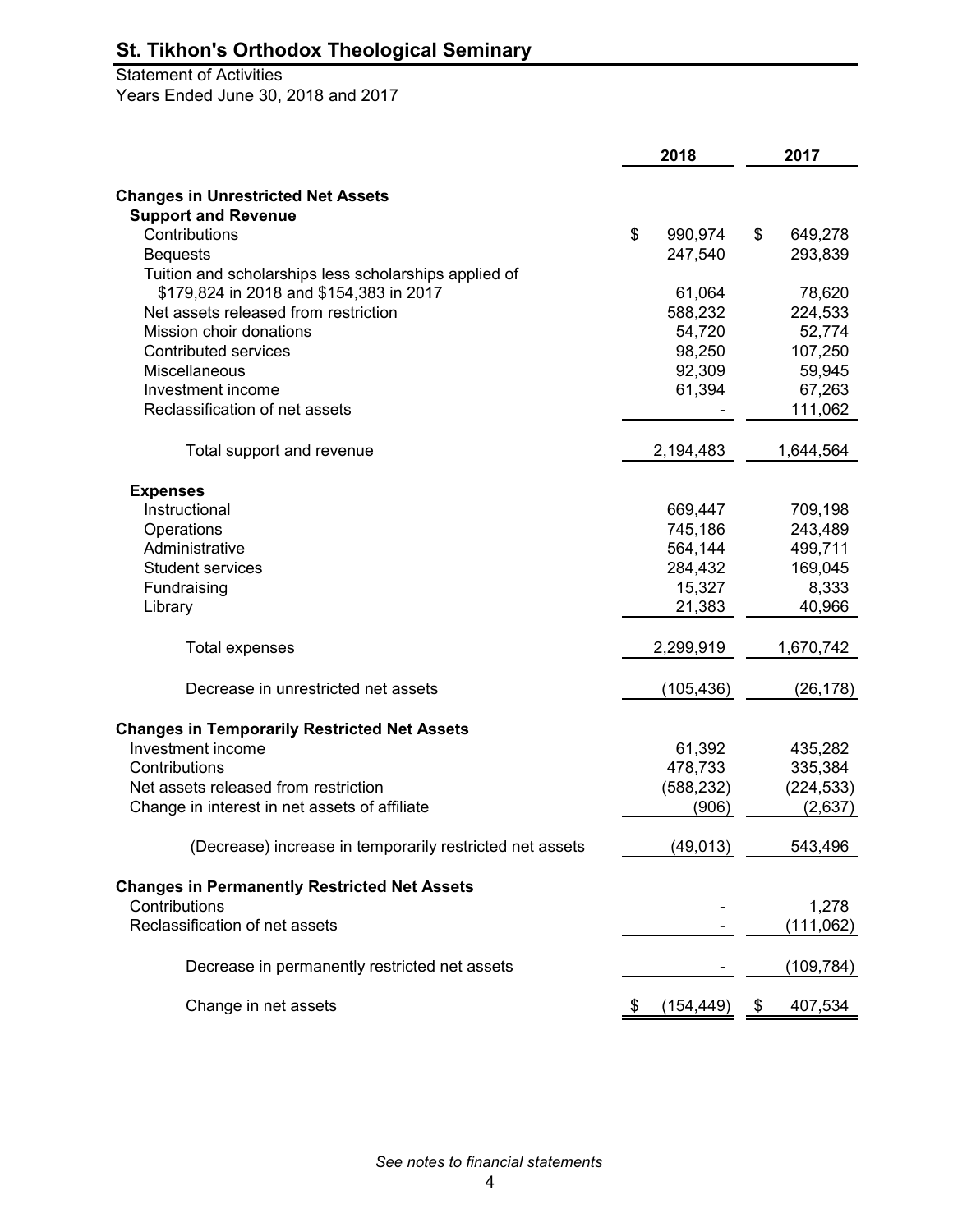Statement of Changes in Net Assets Years Ended June 30, 2018 and 2017

|                                   | Unrestricted     | Temporarily<br><b>Restricted</b> | Permanently<br><b>Restricted</b> | Total       |
|-----------------------------------|------------------|----------------------------------|----------------------------------|-------------|
| Net Assets, June 30, 2016         | 1,438,241<br>\$. | 472.430<br>\$                    | 1,816,477<br>\$                  | \$3,727,148 |
| Increase (decrease) in net assets | (26,178)         | 543,496                          | (109,784)                        | 407,534     |
| Net Assets, June 30, 2017         | 1.412.063        | 1,015,926                        | 1,706,693                        | 4,134,682   |
| Decrease in net assets            | (105, 436)       | (49,013)                         |                                  | (154,449)   |
| Net Assets, June 30, 2018         | 1,306,627<br>S   | 966.913<br>S                     | 1.706.693<br>\$                  | \$3,980,233 |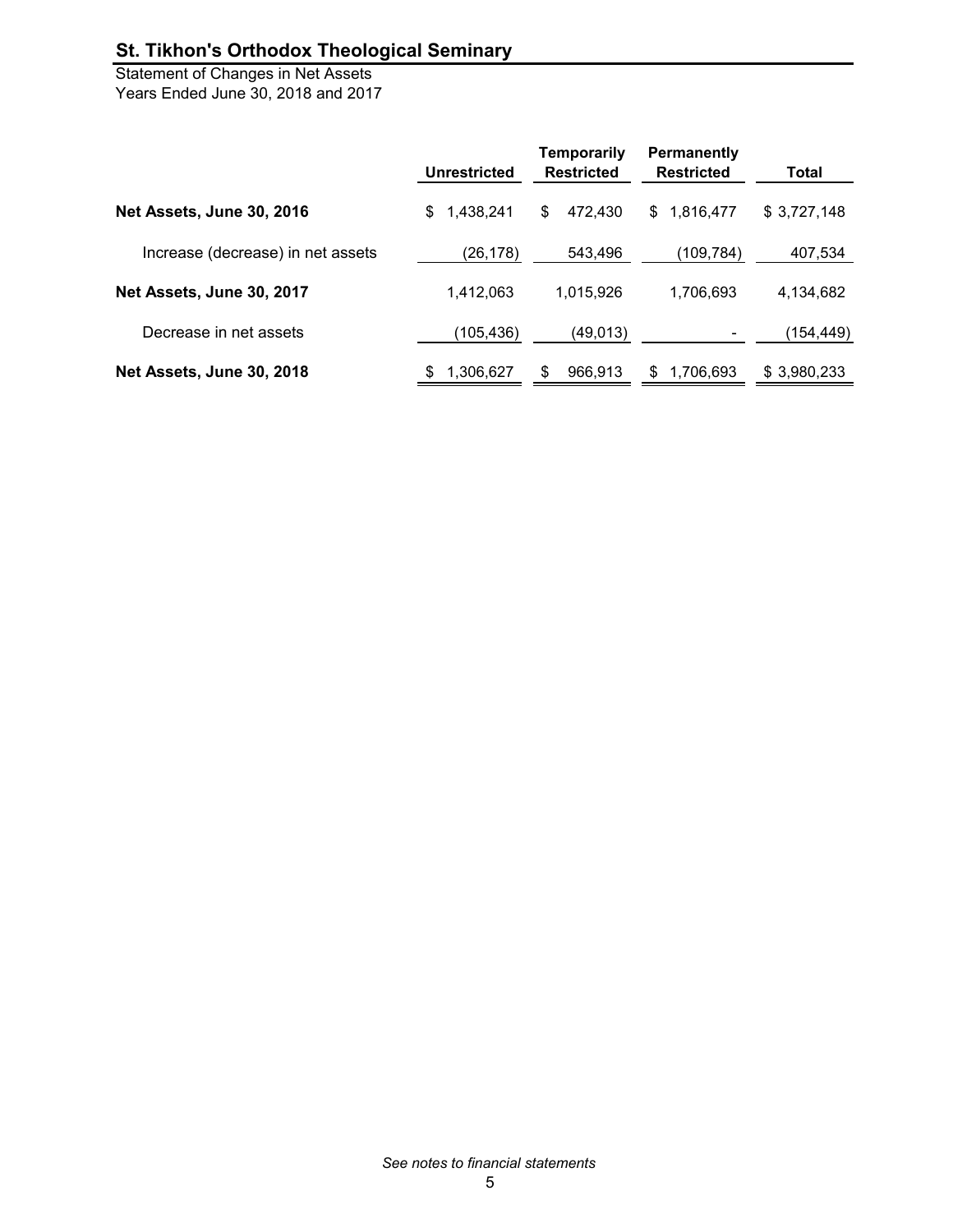### Statement of Cash Flows

Years Ended June 30, 2018 and 2017

|                                                                          | 2018 |             |    | 2017        |  |  |
|--------------------------------------------------------------------------|------|-------------|----|-------------|--|--|
| <b>Cash Flows from Operating Activities</b>                              |      |             |    |             |  |  |
| Change in net assets                                                     | \$   | (154, 449)  | \$ | 407,534     |  |  |
| Adjustments to reconcile (decrease) increase in net assets               |      |             |    |             |  |  |
| to net cash used in operating activities:                                |      |             |    |             |  |  |
| Depreciation                                                             |      | 52,187      |    | 48,254      |  |  |
| Impairment of property and equipment                                     |      | 421,568     |    |             |  |  |
| Change in interest in net assets of affiliate                            |      | 906         |    | 2,637       |  |  |
| Net unrealized (gains) losses on investments                             |      | 56,774      |    | (256, 273)  |  |  |
| Restricted contributions                                                 |      | (478, 733)  |    | (336, 662)  |  |  |
| Changes in assets and liabilities:                                       |      |             |    |             |  |  |
| Tuition and other receivables                                            |      | (23, 348)   |    | 32,501      |  |  |
| Accounts payable                                                         |      | 33,810      |    | (20, 174)   |  |  |
| Payroll taxes payable                                                    |      | 738         |    | (327)       |  |  |
| Student deposits                                                         |      | (620)       |    | 9,801       |  |  |
|                                                                          |      |             |    |             |  |  |
| Net cash used in operating activities                                    |      | (91, 167)   |    | (112, 709)  |  |  |
| <b>Cash Flows from Investing Activities</b>                              |      |             |    |             |  |  |
| Purchase of investments                                                  |      | (1,723,477) |    | (2,875,927) |  |  |
| Proceeds from sale of investments                                        |      | 2,458,118   |    | 2,849,113   |  |  |
| Purchase of property and equipment                                       |      | (421,588)   |    | (22, 855)   |  |  |
| Decrease (increase) in certificates of deposit                           |      | 43,289      |    | (14, 181)   |  |  |
| Decrease in cash and cash equivalents, designated                        |      | 36,997      |    | 49,105      |  |  |
| Net cash provided by (used in) investing activities                      |      | 393,339     |    | (14, 745)   |  |  |
| <b>Cash Flows from Financing Activities</b>                              |      |             |    |             |  |  |
| Net change in revolving line of credit                                   |      | (170, 581)  |    | (76)        |  |  |
| Repayment of long-term debt                                              |      | (39, 445)   |    | (31, 884)   |  |  |
| Net cash used in financing activities                                    |      | (210, 026)  |    | (31,960)    |  |  |
| Net change in cash and cash equivalents                                  |      | 92,146      |    | (159, 414)  |  |  |
| <b>Cash and Cash Equivalents, Beginning</b>                              |      | 50,930      |    | 210,344     |  |  |
| <b>Cash and Cash Equivalents, Ending</b>                                 | \$   | 143,076     | \$ | 50,930      |  |  |
| <b>Supplemental Disclosure of Cash Flow Information</b><br>Interest paid | \$   | 22,519      | \$ | 21,708      |  |  |

*See notes to financial statements*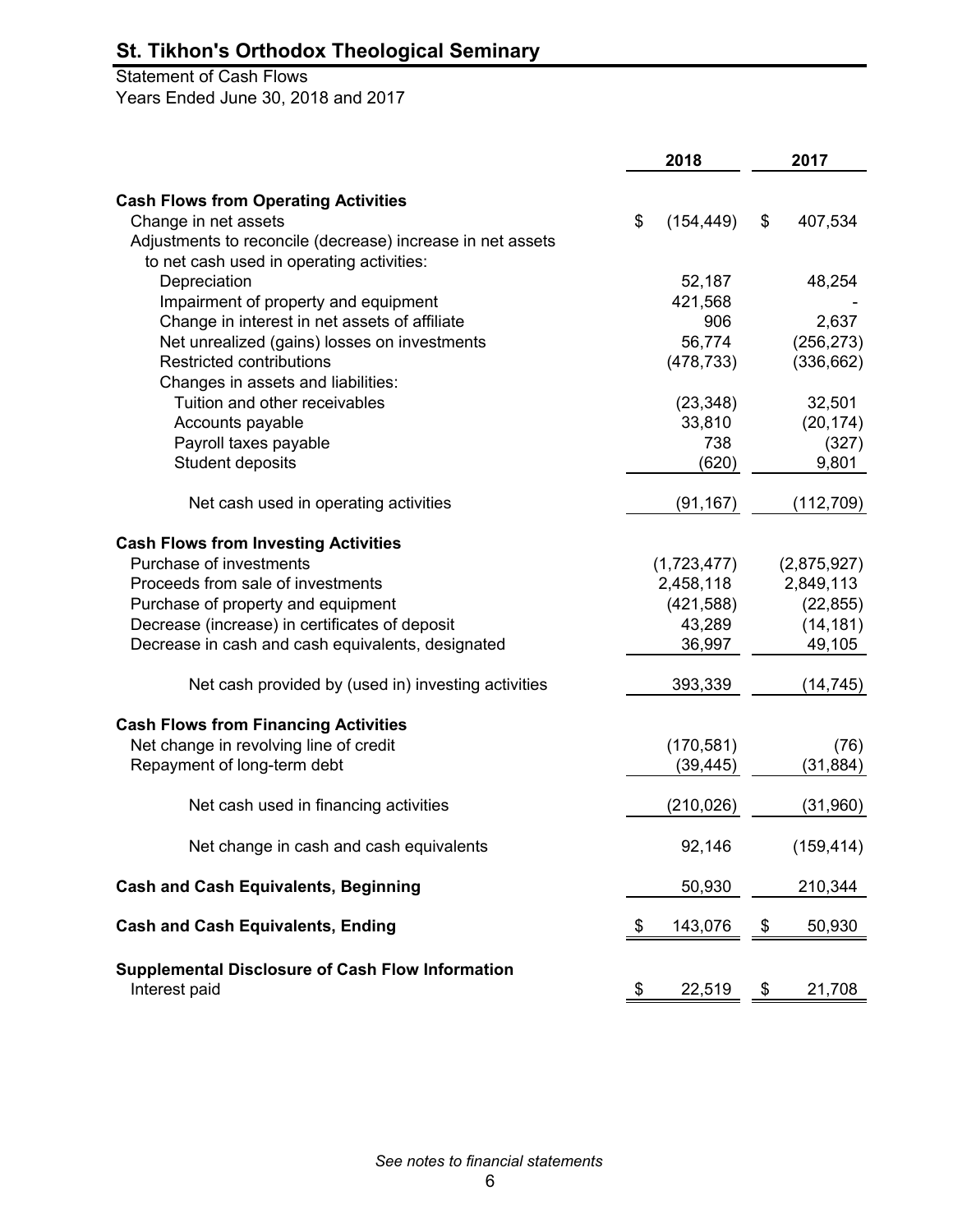#### **1. Nature of Operations and Summary of Significant Accounting Policies**

#### **Nature of Operations**

St. Tikhon's Orthodox Theological Seminary (the "Seminary") was founded in 1938 as a Pastoral School by resolution of the 6th All-American Sobor of the Russian Orthodox Greek Catholic Church in North America and was officially transformed from a Pastoral School into a Seminary by the Holy Synod of the Metropolis in 1942.

The Seminary is an institution of professional Orthodox Christian theological education, chartered by the Department of Education of the Commonwealth of Pennsylvania and affiliated with the Orthodox Church in America. The primary mission of the Seminary lies in providing the necessary theological, liturgical, spiritual, and moral foundations for Orthodox men to become, as God so wills, good shepherds of His Holy Orthodox Church.

The Seminary evaluated subsequent events for recognition or disclosure through March 27, 2019, the date the financial statements were available to be issued.

#### **Use of Estimates**

The preparation of financial statements in conformity with accounting principles generally accepted in the United States of America requires management to make estimates and assumptions that affect the reported amounts of assets and liabilities and disclosure of contingent assets and liabilities at the date of the financial statements and the reported amounts of revenues and expenses during the reporting period. Actual results could differ from those estimates.

#### **Cash and Cash Equivalents**

Cash and cash equivalents (including amounts designated) include certain investments in highly liquid debt instruments with a maturity of three months or less when purchased.

Cash and cash equivalents, designated are restricted by the board for certain projects or purposes.

#### **Tuition and Other Receivables**

Tuition and other receivables are reported at net realizable value. There is no provision for doubtful accounts as management believes all amounts are collectible based on management's periodic review of individual accounts.

#### **Certificates of Deposit**

Certificates of deposit are recorded at cost which approximates fair value.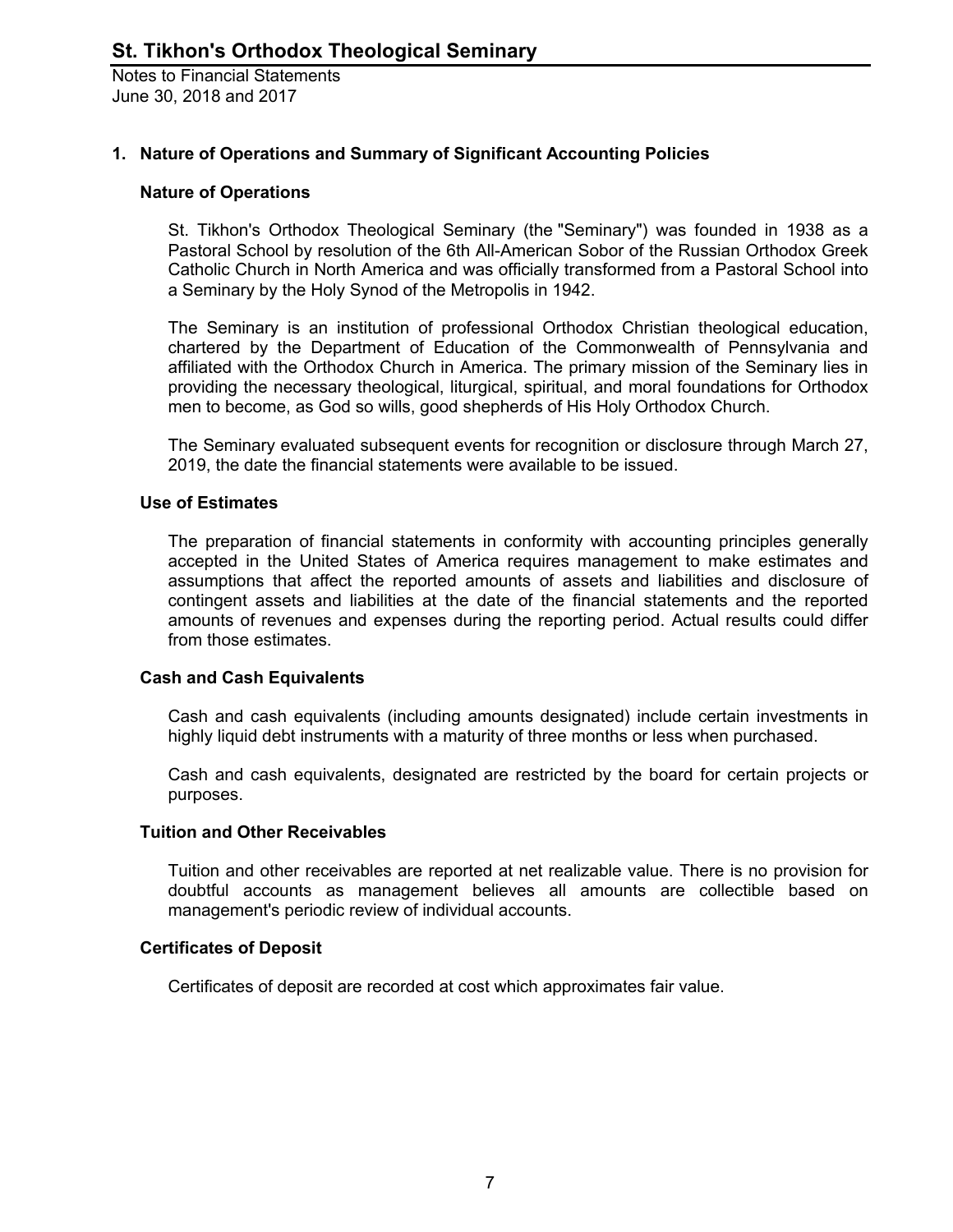#### **Investments and Investment Risk**

Investments are carried at fair value.

Investment income or loss (including realized gains and losses on investments, unrealized gains or losses on other than trading securities, write-downs of the cost basis of investments due to an other-than-temporary decline in fair value, interest, and dividends) is included in the statement of activities as unrestricted income unless the income or loss is restricted by donor or law.

The Seminary's investments are comprised of a variety of financial instruments and are managed by investment advisors. The fair values reported in the statement of financial position are subject to various risks including changes in the equity markets, the interest rate environment, and general economic conditions. Due to the level of risk associated with certain investment securities and the level of uncertainty related to changes in the fair value of investment securities, it is reasonably possible that the amounts reported in the accompanying financial statements could change materially in the near future.

#### **Property and Equipment, Net**

Property and equipment acquisitions are recorded at cost. Depreciation is computed using the straight-line method based on the estimated useful life of each classification of depreciable asset.

Property and equipment held for future development is carried at cost. Depreciation will be provided over the period benefited once placed in service.

Gifts of long-lived assets such as land, buildings, or equipment are reported as unrestricted support unless explicit donor stipulations specify how the donated assets must be used. Gifts of long-lived assets with explicit restrictions that specify how the assets are to be used and gifts of cash or other assets that must be used to acquire long-lived assets are reported as restricted support. Absent explicit donor stipulations about how long those long-lived assets must be maintained, expirations of donor restrictions are reported when the donated or acquired long-lived assets are placed in service.

The Seminary reviews its long-lived assets whenever events or changes in circumstances indicate the carrying value of an asset may not be recoverable from the estimated future cash flows expected from its use and eventual disposition. If these future cash flows are less than the carrying value of the asset, an impairment loss is recognized for the difference between the estimated fair value and the carrying value of the asset. In 2018 a building was evaluated for impairment and it was determined to be impaired by \$421,568. The accompanying 2018 financial statements include a \$421,568 non-cash charge to operations as a result of this impairment. There was no impairment in 2017.

#### **Interest in Net Assets of Affiliates**

The Seminary recognizes its interest in the net assets of St. Tikhon's Theological Century Association (the "Association") because the Seminary and the Association are considered financially interrelated organizations.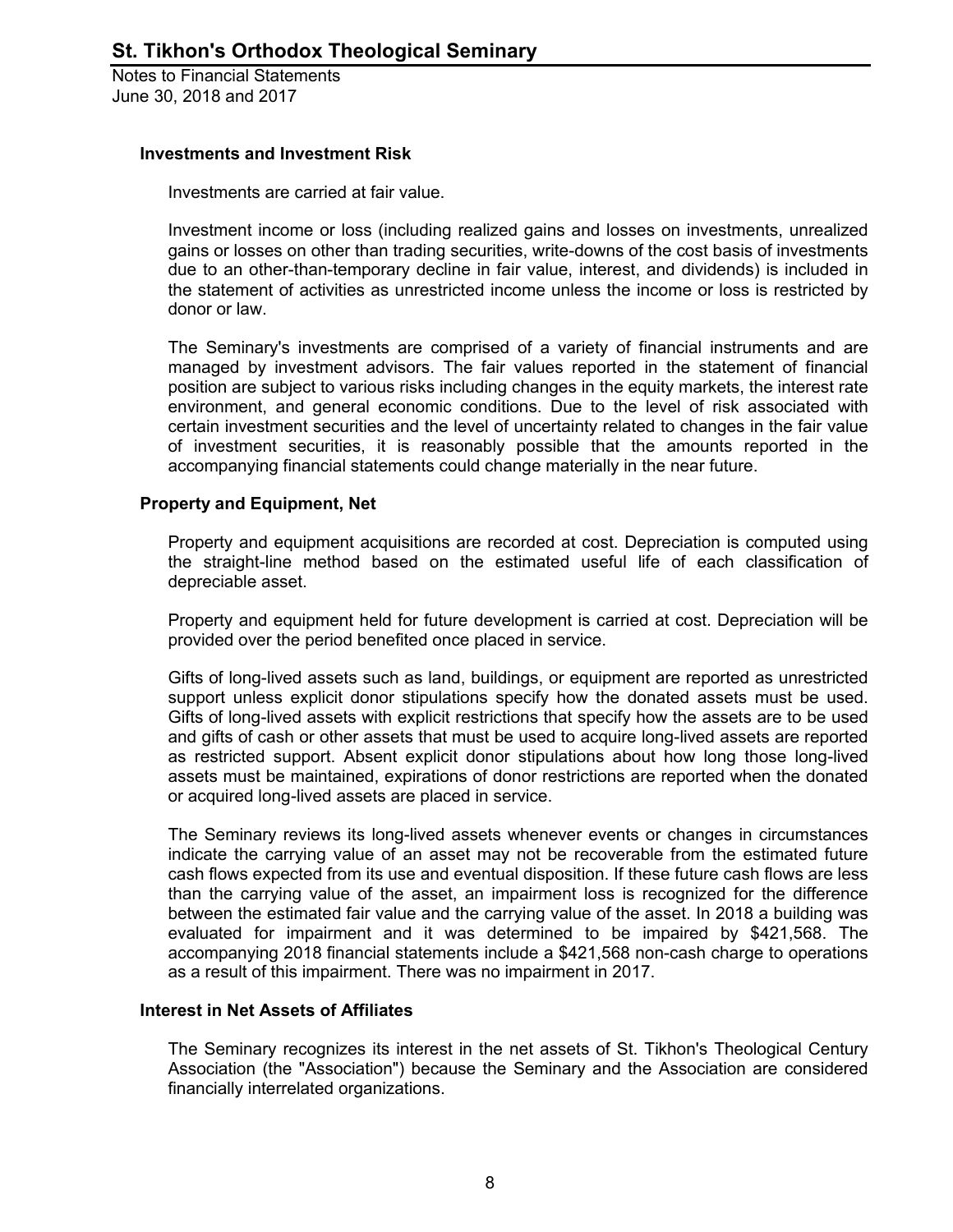> The Association was formed to render moral and financial assistance to the Seminary. The Seminary and Association each have an independent board of trustees who manage their affairs. Changes in interest in net assets of affiliates are recorded as increases or decreases in net assets. Contributions to the Seminary from the Association were \$28,000 in 2018 and \$34,050 in 2017.

#### **Tuition Revenue Recognition**

Tuition revenue is recorded in the year earned and presented net of scholarships applied. Tuition received in advance of the ensuing school year is recorded as deferred revenue until earned. Scholarships of \$179,824 in 2018 and \$154,383 in 2017 were approved and applied against tuition revenue.

#### **Temporarily and Permanently Restricted Net Assets**

Temporarily restricted net assets are those whose use by the Seminary has been limited by donors to a specific time period or purpose. Income earned is unrestricted in use, except for amounts designated to be expended for a particular purpose.

Permanently restricted net assets have been restricted by donors to be maintained by the Seminary in perpetuity.

#### **Contributed Services**

For the years ended June 30, 2018 and 2017, the Seminary recorded contributions in the amount of \$98,250 and \$107,250, respectfully, for the services performed by priests in the classroom as part-time uncompensated faculty. These amounts represent the estimated compensation that would have to be paid to a faculty member providing services for compensation at the Seminary's pay scale in effect for that period.

#### **Contributions**

Unconditional promises to give are recorded at the present value of estimated future cash flows. In 2018, the Seminary used a discount rate of 2.63%. Contributions of assets other than cash are recorded at fair value at the date the promise is received. The gifts are reported as either temporarily or permanently restricted support if they are received with donor stipulations that limit the use of the donated assets. When a donor restriction expires, that is, when a stipulated time restriction ends or purpose restriction is accomplished, temporarily restricted net assets are reclassified as unrestricted net assets and reported in the statement of activities as net assets released from restrictions.

Conditional promises to give are not recognized in the financial statements until the conditions are substantially met.

The Seminary has been named a beneficiary of the Meshanko Memorial Fund for St. Tikhon's (the "Fund"), a component fund of The Pittsburgh Foundation (the "Foundation"). Once the Meshanko estate is fully settled, the value of the Fund is estimated to be approximately \$1,000,000. The Seminary has not yet recognized this amount as the estate has not been probated. The Seminary expects approximately 4% of the 36 month value of the Fund to be distributed for scholarship aid for students each year. The Seminary's recommended eligible scholarship candidates are subject to approval by the Foundation on an annual basis. The Foundation can utilize its variance power to redirect the distributions to a not-for-profit organization with a similar mission.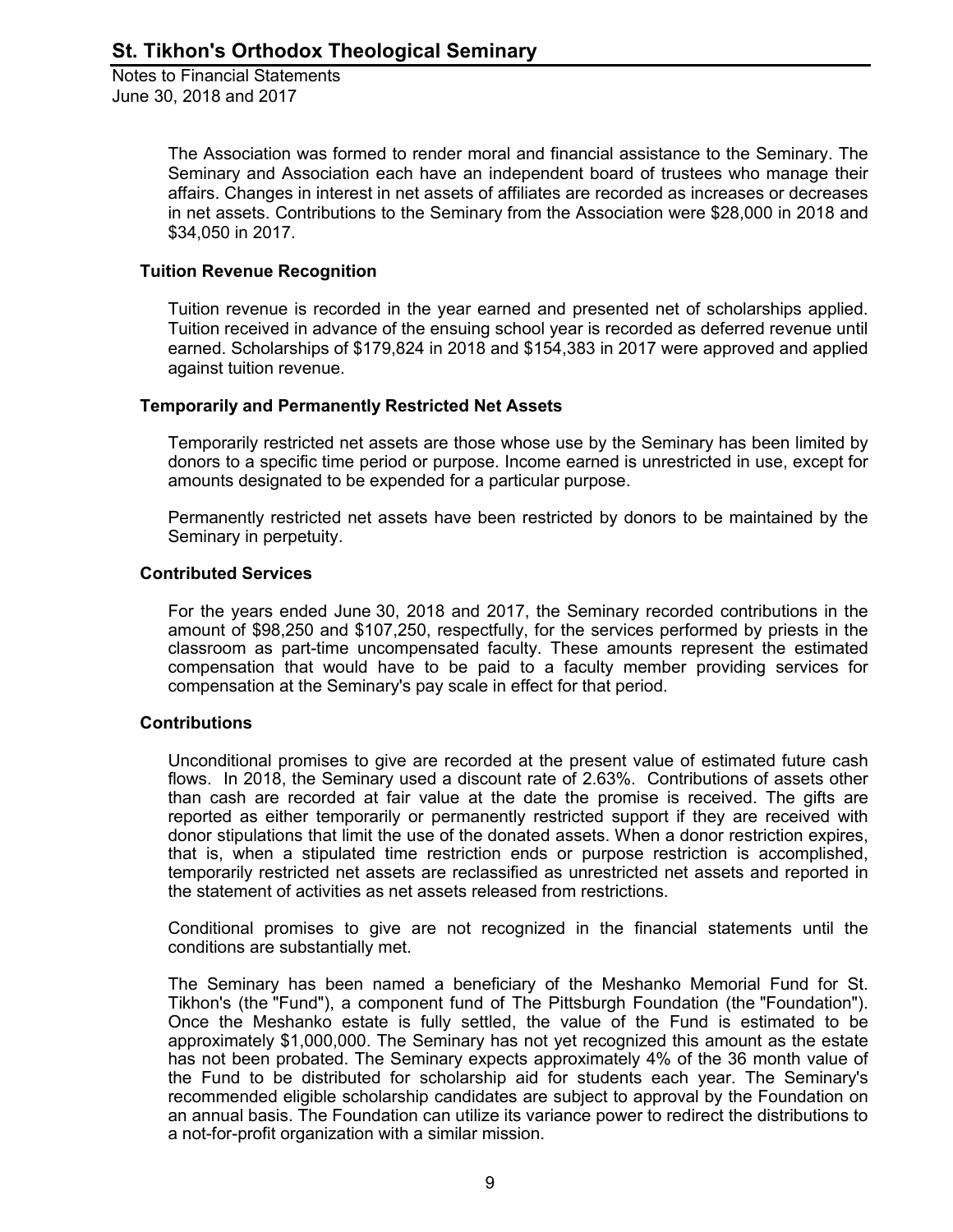#### **Income Taxes**

The Seminary is a not-for-profit corporation as described in Section 501(c)(3) of the Internal Revenue Code and is exempt from federal income taxes on its exempt income under Section 501(a) of the Internal Revenue Code.

The Seminary accounts for uncertainty in income taxes by prescribing a recognition threshold of more-likely-than-not to be sustained upon examination by the appropriate taxing authority. Measurement of the tax uncertainty occurs if the recognition threshold has been met. Management determined that there were no tax uncertainties that met the recognition threshold in 2018 and 2017.

#### **New Accounting Standards**

In May 2014, the Financial Accounting Standards Board ("FASB") issued Accounting Standards Update ("ASU") No. 2014-09, *Revenue from Contracts with Customers*. This accounting guidance outlines a single comprehensive model for entities to use in accounting for revenue from contracts with customers. ASU 2014-09 is effective for the Seminary for fiscal 2019. Early application is permitted. The Seminary is assessing the impact this standard will have on its financial statements.

In August 2016, the FASB issued ASU 2016-14, *Not-for-Profit Entities (Topic 958): Presentation of Financial Statements of Not-for-Profit Entities*. The new guidance improves and simplifies the current net asset classification requirements and information presented in financial statements and notes that is useful in assessing a not-for-profit's liquidity, financial performance and cash flows. ASU 2016-14 is effective for the Seminary in fiscal 2019, with early adoption permitted. ASU 2016-14 is to be applied retroactively with transition provisions. The Seminary is assessing the impact this standard will have on its financial statements.

In November 2016, the FASB issued ASU 2016-18, *Statement of Cash Flows (Topic 230)*: *Restricted Cash*. The new guidance requires that a statement of cash flows explain the change in the total of cash, cash equivalents and amounts generally described as restricted cash or restricted cash equivalents when reconciling the beginning and ending total amounts shown on the statement of cash flows. ASU 2016-18 is effective for the Seminary for fiscal 2019. The Seminary is assessing the impact this standard will have on its statement of cash flows.

#### **2. Contributions Receivable**

As of June 30, 2018, the Seminary has unconditional contributions receivable as follows:

| Due within 1 year<br>Due within 1 to 5 years | S | 376,335<br>50,000 |
|----------------------------------------------|---|-------------------|
|                                              |   | 426,335           |
| Present value discount                       |   | (1,906)           |
| Contributions receivable                     | S | 424,429           |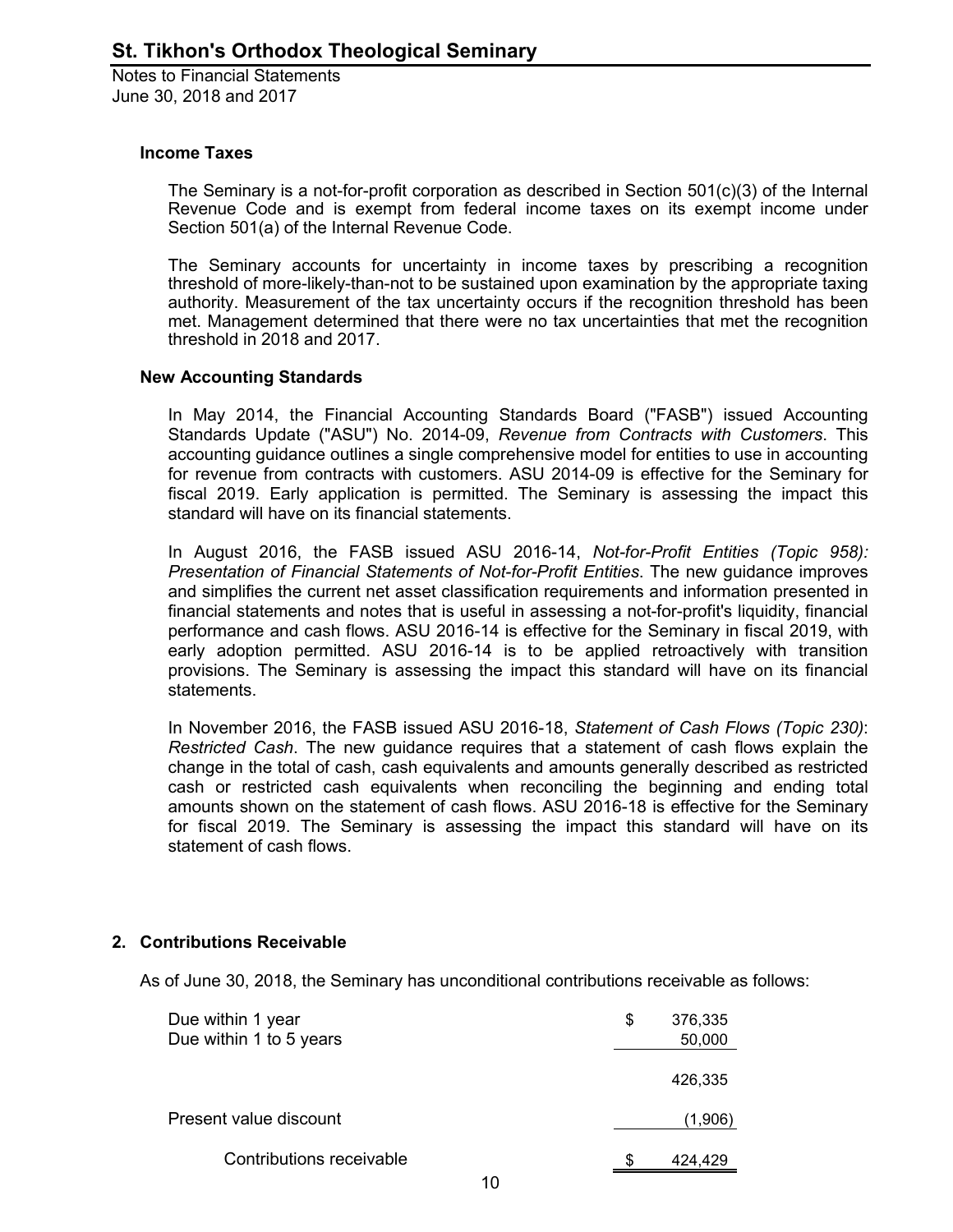> Based on assessment of the donors involved, management expects all of the unconditional contributions receivable to be collected as promised. Therefore, no allowance for uncollectible receivables has been established.

#### **3. Property and Equipment, Net**

Property and equipment, net is as follows at June 30:

|                                            | 2018 |           |    | 2017      |  |  |
|--------------------------------------------|------|-----------|----|-----------|--|--|
| Land                                       | \$   | 70,601    | \$ | 70,601    |  |  |
| Buildings and improvements                 |      | 2,456,727 |    | 2,045,630 |  |  |
| Furniture                                  |      | 109,065   |    | 98,575    |  |  |
| Equipment                                  |      | 49,913    |    | 49,913    |  |  |
| Construction in progress                   |      | 26,780    |    | 26,780    |  |  |
| Vehicle                                    |      | 68,968    |    | 68,968    |  |  |
| Total                                      |      | 2,782,054 |    | 2,360,467 |  |  |
| Less accumulated depreciation              |      | 1,327,953 |    | 1,275,767 |  |  |
| <b>Net</b>                                 |      | 1,454,101 |    | 1,084,700 |  |  |
| Building (not yet placed in service) $(a)$ |      | 200,000   |    | 621,568   |  |  |
| Property and equipment, net                | \$   | 1,654,101 | \$ | 1,706,268 |  |  |

a) In 2018, the Seminary determined that it was not financially feasible to pursue the renovation of this structure for student housing purposes. The Seminary obtained an independent appraisal which valued the property in its present condition at \$200,000. The Seminary intends to market this property and abandon any plans to further develop it. As a result, an impairment charge of \$421,568 was recorded in 2018 to reduce the carrying value of this asset to its estimated fair value.

#### **4. Investments and Fair Value Measurements**

The composition of investments is as follows at June 30:

|                              |   | 2018      | 2017 |           |  |
|------------------------------|---|-----------|------|-----------|--|
| Money market                 | S | 79,172    | S    | 229,360   |  |
| Corporate bonds              |   | 29,958    |      | 30,081    |  |
| Marketable equity securities |   | 1,675,695 |      | 2,262,495 |  |
| Total                        | S | 1,784,825 | \$.  | 2,521,936 |  |
|                              |   |           |      |           |  |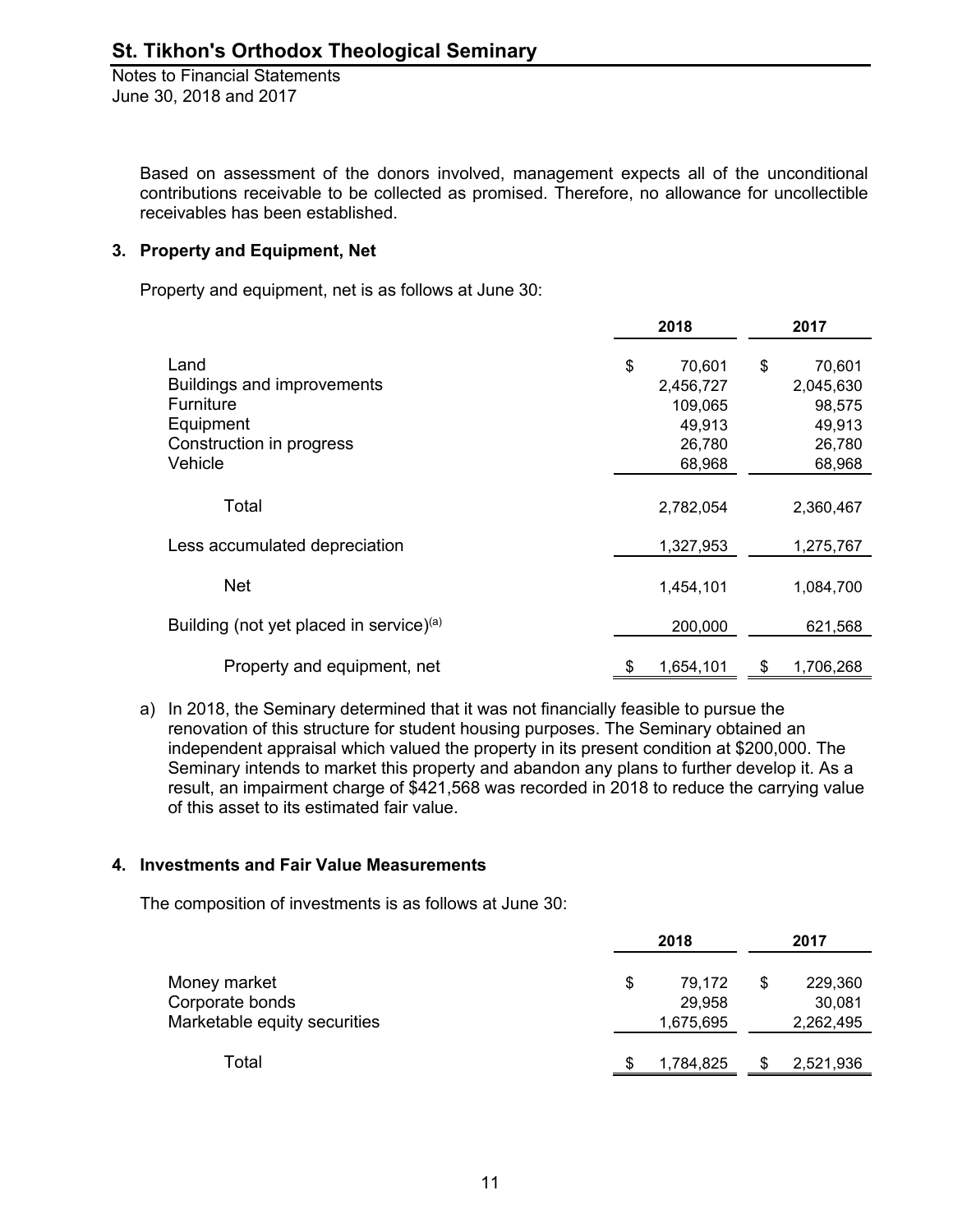|                                                            |                     | 2018                             |              |              |      | 2017                             |     |              |
|------------------------------------------------------------|---------------------|----------------------------------|--------------|--------------|------|----------------------------------|-----|--------------|
|                                                            | <b>Unrestricted</b> | Temporarily<br><b>Restricted</b> | <b>Total</b> | Unrestricted |      | Temporarily<br><b>Restricted</b> |     | <b>Total</b> |
| Interest and dividend<br>income<br>Realized and unrealized | \$<br>49.270        | \$<br>(1,616)                    | \$<br>47,654 | \$<br>9,033  | - \$ | 45,589                           | -\$ | 54,622       |
| gains (losses) on<br>investments                           | 12,124              | 63,008                           | 75,132       | 58,230       |      | 389,693                          |     | 447,923      |
| Total investment<br>return (loss)                          | \$<br>61,394        | \$<br>61,392                     | 122,786      | \$<br>67,263 | S    | 435,282                          |     | 502,545      |

Investment return is comprised of the following for the years ended June 30:

Investment fees totaled \$11,824 and \$10,863 in 2018 and 2017, respectively. These amounts are netted against unrestricted interest and dividend income.

Fair value is the price that would be received to sell an asset or paid to transfer a liability in an orderly transaction between market participants at the measurement date. The valuation hierarchy for disclosure of the inputs to valuation used to measure fair value prioritizes the inputs into three broad levels as follows:

Level 1 - Unadjusted quoted prices in active markets for identical assets or liabilities;

Level 2 - Quoted prices for similar assets and liabilities in active markets; quoted prices for identical or similar assets or liabilities in markets that are not active; or inputs that are observable for the asset or liability, either directly or indirectly through market corroboration, for substantially the full term of the financial instrument;

Level 3 - Prices or valuation techniques that are unobservable in the market and require significant management judgment or estimation to measure fair value.

An asset or liability's classification within the hierarchy is determined based on the lowest level input that is significant to the fair value measurement.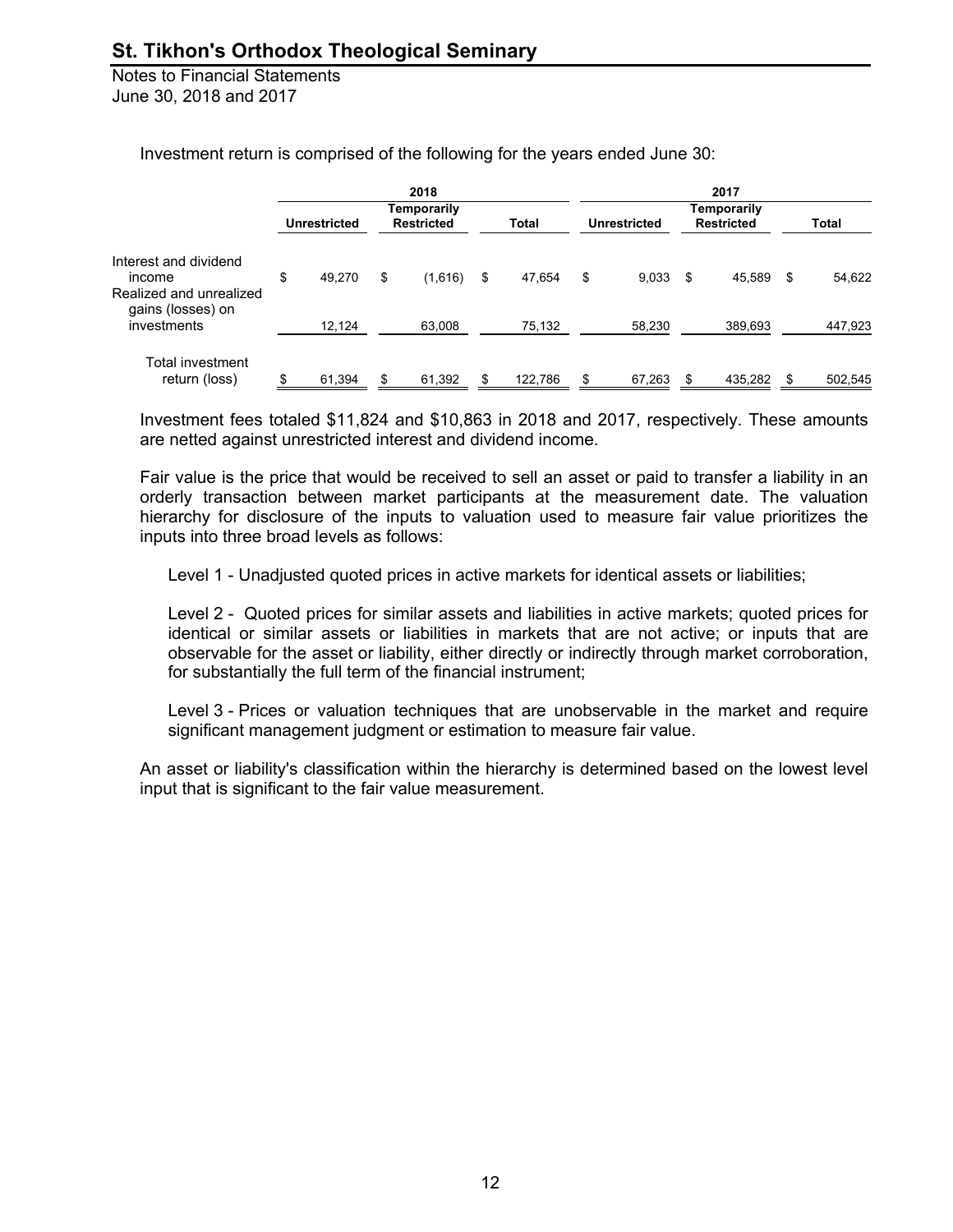Notes to Financial Statements June 30, 2018 and 2017

> The Seminary's assets measured at fair value on a recurring basis by level within the fair value hierarchy as of June 30 are as follows:

|                                                                 |    | 2018                           |    |                      |    |         |
|-----------------------------------------------------------------|----|--------------------------------|----|----------------------|----|---------|
|                                                                 |    | <b>Total</b>                   |    | Level 1              |    | Level 2 |
| Money market<br>Corporate bonds<br>Marketable equity securities | \$ | 79,172<br>29,958<br>1,675,695  | \$ | 79,172<br>1,675,695  | \$ | 29,958  |
| Total investments                                               | S  | 1,784,825                      | \$ | 1,754,867            | \$ | 29,958  |
| Certificates of deposit                                         |    | 497,068                        | \$ |                      | \$ | 497,068 |
|                                                                 |    |                                |    | 2017                 |    |         |
|                                                                 |    | <b>Total</b>                   |    | Level 1              |    | Level 2 |
| Money market<br>Corporate bonds<br>Marketable equity securities | \$ | 229,360<br>30,081<br>2,262,495 | \$ | 229,360<br>2,262,495 | \$ | 30,081  |
| <b>Total investments</b>                                        | \$ | 2,521,936                      | S  | 2,491,855            | \$ | 30,081  |

The following is a description of the valuation methodologies used to determine fair value:

The carrying value of money market accounts approximates fair value because of the shortterm maturity of these instruments. Marketable equity securities are measured at fair value based on quoted market prices in active markets for identical assets. Corporate bonds and certificates of deposit are measured using prices for similar assets.

Certificates of deposit  $\qquad \qquad$  \$ 540,357 \$ - \$ 540,357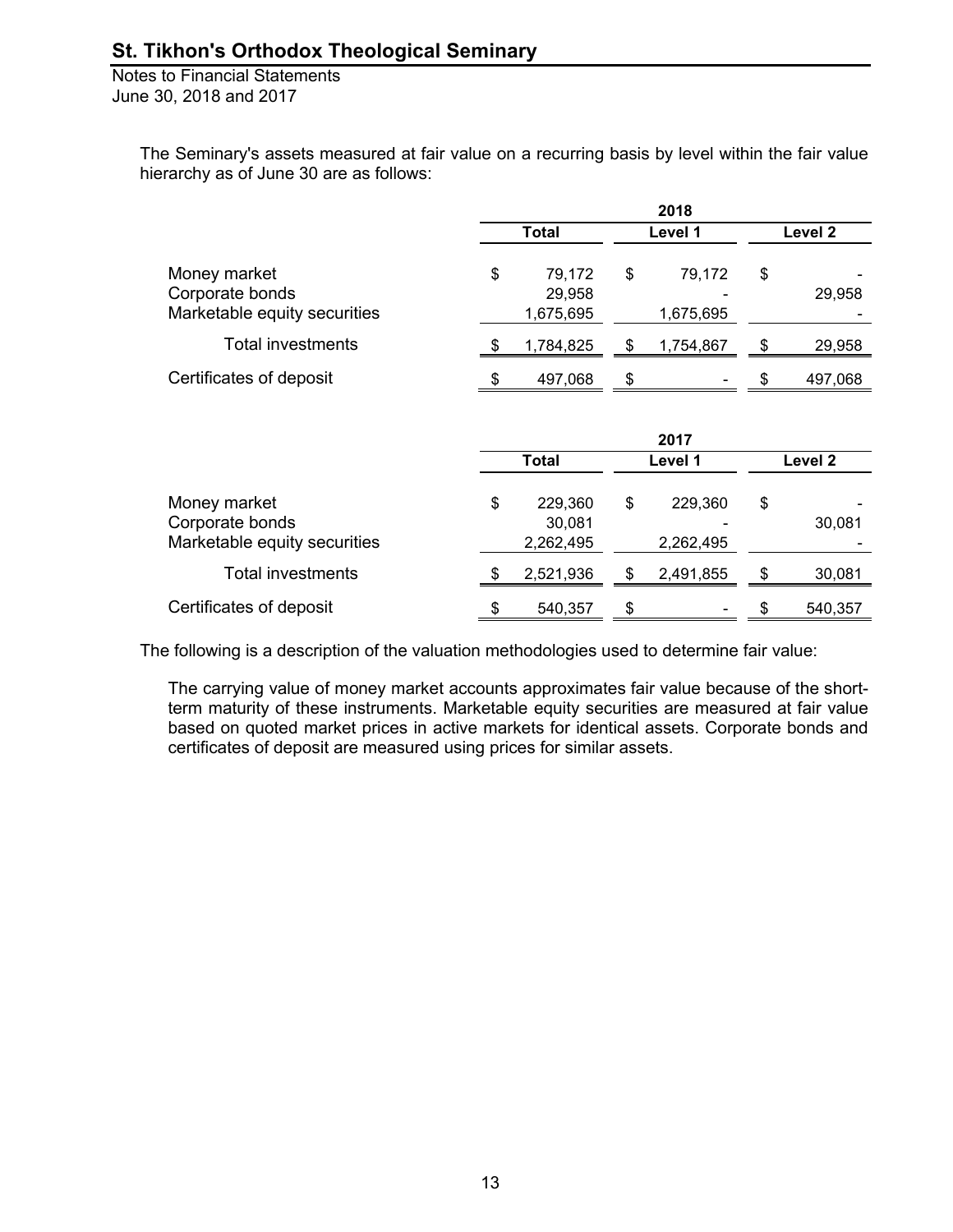### **5. Long-Term Debt**

Long-term debt consists of the following at June 30:

|                                                                                                                                                                                                                                                              | 2018          | 2017 |         |  |
|--------------------------------------------------------------------------------------------------------------------------------------------------------------------------------------------------------------------------------------------------------------|---------------|------|---------|--|
| Loan payable, with interest at 4%. Monthly principal and<br>interest payments of \$2,261 are due through<br>December 2021, secured by the Philadelphia Trust<br>investment account valued at 125% or more of the<br>loan value for the duration of the loan. | \$<br>192.090 | \$   | 211,003 |  |
| Loan payable, with interest at 6%. Monthly principal and<br>interest payments of \$2,532 are due through<br>December 2026, secured by property owned by the                                                                                                  |               |      |         |  |
| Seminary                                                                                                                                                                                                                                                     | 201,888       |      | 222,420 |  |
| Total                                                                                                                                                                                                                                                        | 393,978       |      | 433,423 |  |
| Less current portion                                                                                                                                                                                                                                         | 38.460        |      | 36.599  |  |
| Long-term debt                                                                                                                                                                                                                                               | 355.518       |      | 396.824 |  |

Scheduled principal repayments of long-term debt as of June 30, 2018 are as follows:

| Years ending June 30: |               |
|-----------------------|---------------|
| 2019                  | \$<br>38,460  |
| 2020                  | 40,402        |
| 2021                  | 42,484        |
| 2022                  | 153,087       |
| 2023                  | 23,855        |
| Thereafter            | 95,690        |
|                       |               |
| Total                 | \$<br>393,978 |

### **6. Revolving Line of Credit**

The Seminary has available for working capital purposes a \$500,000 line of credit arrangement with a bank. Borrowings on the line of credit bear interest at the Wall Street Prime Floating Rate with a floor rate of 3.50% (5.25% at June 30, 2018). The line of credit is secured by the business assets of the Seminary and renews annually. Borrowings totaled \$300,000 and \$470,581 at June 30, 2018 and 2017, respectively.

The line of credit agreement requires the Seminary to maintain certain financial ratios. The Seminary was in compliance with these ratios as of June 30, 2018.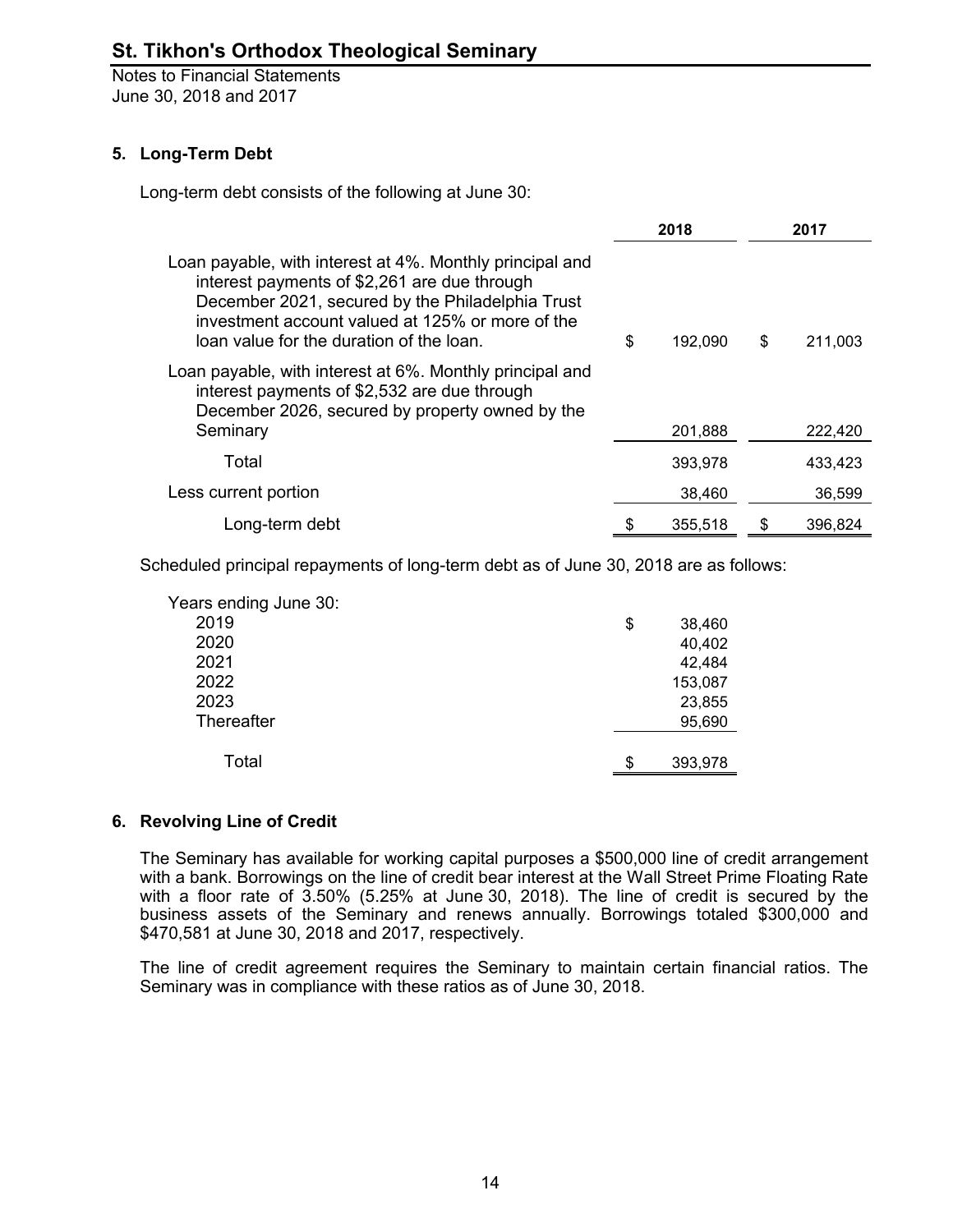#### **7. Pension Plan**

The Seminary participates in the Orthodox Church in America Pension Plan (the "Plan"). The Plan is a non-electing church plan, and is not governed by the terms of the Employer Retirement Income Security Act of 1974 ("ERISA").

The Plan is a defined benefit pension plan covering substantially all employees of the Orthodox Church in America (the "Church"), including organizations under the Church's jurisdiction.

The Plan provides retirement and death benefits to participating members and their spouses which are based upon years of service, the participating member's compensation level and the amount of the participating member's deferrals.

The plan administrator is the Pension Board comprised of not less than three (3) persons appointed by the Church. A valuation of the plan is required at least once every three years by an enrolled actuary to determine the contributions needed to maintain the plan on a sound actuarial basis. The contributions needed to support the plan shall be changed from time to time based upon the results of these valuations.

Participating members are required at a minimum to contribute 6% of their qualifying salary (including amounts paid as housing allowances for clergy) to the Plan, with the employer contributing 8%. The vesting schedule of the Plan is as follows:

| <b>Years of Service</b> | <b>Vested</b><br>Percentage |
|-------------------------|-----------------------------|
|                         |                             |
| 5                       | 10%                         |
| 6                       | 20                          |
|                         | 30                          |
| 8                       | 40                          |
| 9                       | 50                          |
| 10                      | 60                          |
| 11                      | 70                          |
| 12                      | 80                          |
| 13                      | 90                          |
| 14 or more              | 100                         |

The most recent valuation of the Plan (January 1, 2018) determined that the liabilities of the Plan exceeded the actuarial value of the Plan's assets. The unfunded liability must be funded through future contributions. No specific allocation of the unfunded liability is made to individual employees or employers. Accordingly, determination of any additional liability is not practicable to estimate.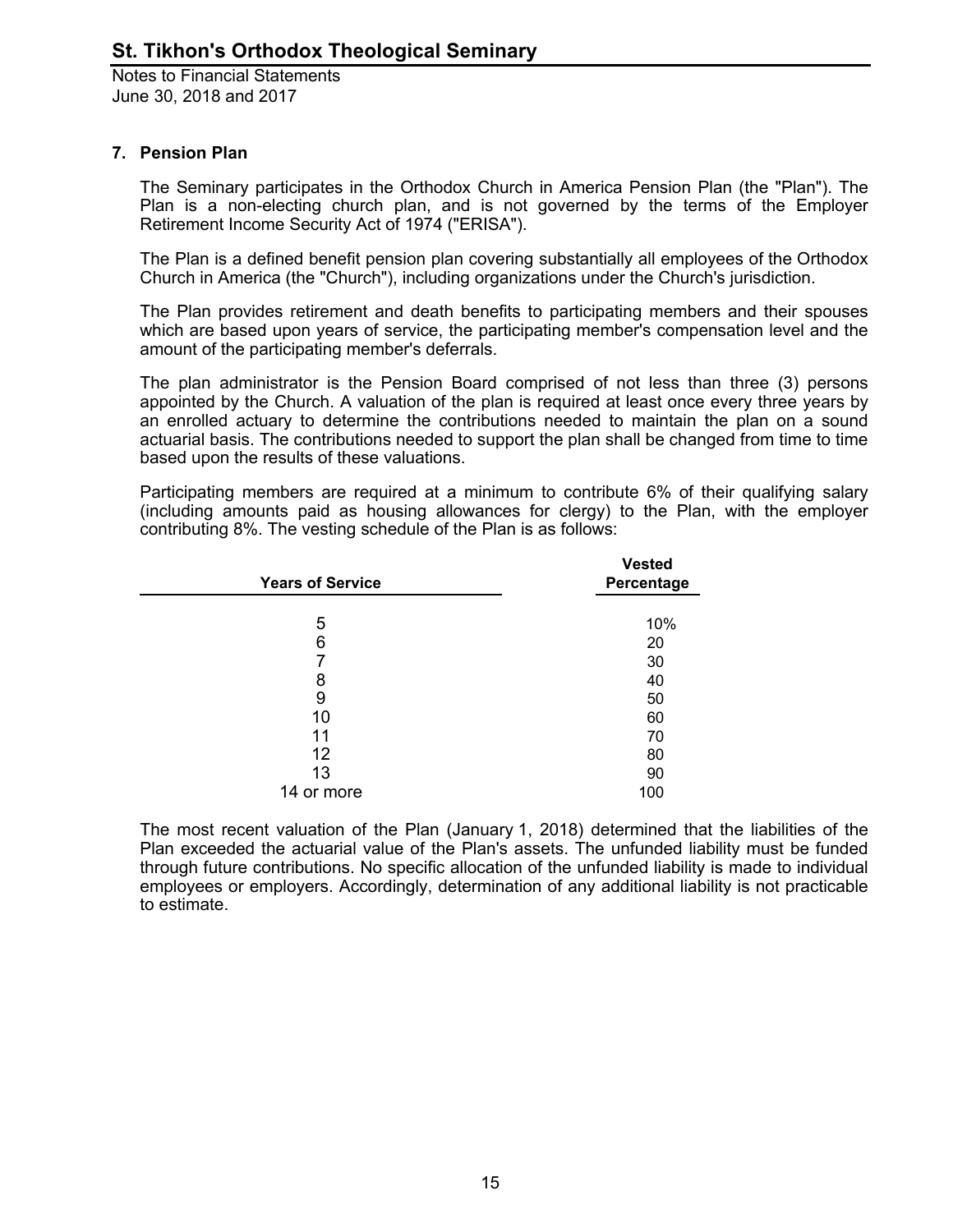### **8. Temporarily and Permanently Restricted Net Assets**

Temporarily restricted net assets at June 30 consist of the following:

|                                     | 2018 |         |    | 2017      |
|-------------------------------------|------|---------|----|-----------|
| Restricted for:                     |      |         |    |           |
| Scholarship                         | \$   | 302,281 | \$ | 622,067   |
| Pledge receivable                   |      | 424,429 |    |           |
| General endowments                  |      | 238,667 |    | 391,418   |
| Total endowments                    |      | 965,377 |    | 1,013,485 |
| Interest in net assets of Affiliate |      | 1,536   |    | 2,441     |
| Total                               | \$   | 966.913 | S  | 1,015,926 |

Permanently restricted net assets at June 30 consist of the following:

|                                                       |   | 2018                 | 2017 |                      |  |
|-------------------------------------------------------|---|----------------------|------|----------------------|--|
| Restricted for:<br>Scholarships<br>General endowments |   | 1,071,224<br>635,469 | S    | 1,071,224<br>635,469 |  |
| Total                                                 | S | 1,706,693            |      | 1,706,693            |  |

#### **9. Endowment Funds**

The Seminary's endowment consists of numerous individual funds established for a variety of purposes and includes both donor-restricted endowment funds and funds designated by the Board of Trustees to function as endowments. As required by accounting principles generally accepted in the United States of America, net assets associated with endowment funds, including funds designated by the Board of Trustees to function as endowments, are classified and reported based on the existence or absence of donor-imposed restrictions.

The Seminary has interpreted Pennsylvania law as requiring the preservation of the fair value of the original gift as of the gift date of the donor-restricted endowment funds absent explicit donor stipulations to the contrary. As a result of this interpretation, the Seminary classifies as permanently restricted net assets (a) the original value of gifts donated to the permanent endowment, (b) the original value of subsequent gifts to the permanent endowment, and (c) accumulations to the permanent endowment made in accordance with the direction of the applicable donor gift instrument at the time the accumulation is added to the fund. The remaining portion of the donor-restricted endowment fund that is not classified in permanently restricted net assets is classified as either temporarily restricted or unrestricted net assets based on the existence of donor restrictions or by law.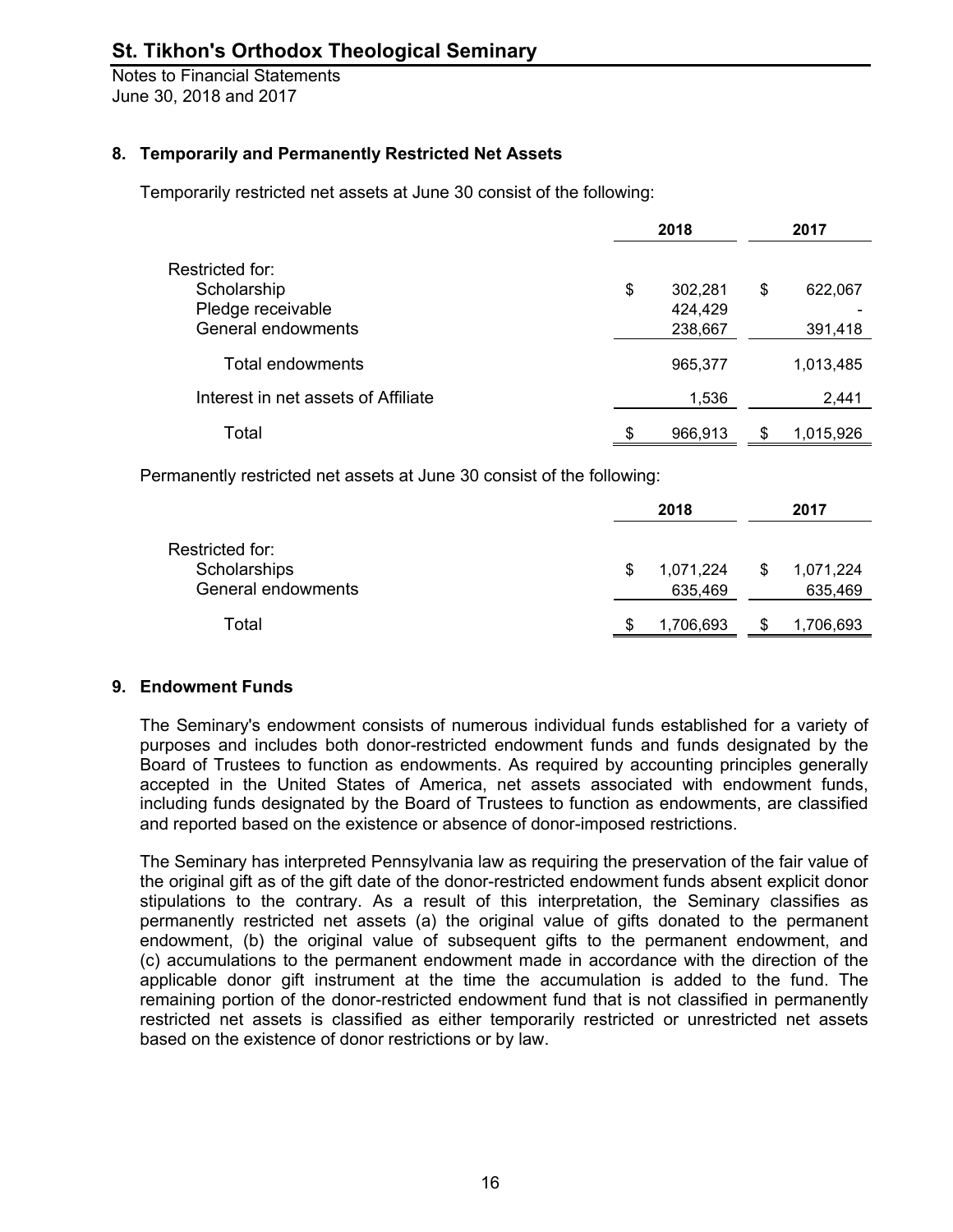Notes to Financial Statements June 30, 2018 and 2017

> The Seminary considers various factors in making a determination to appropriate or accumulate donor-restricted endowment funds, including the duration and preservation of the fund, the purposes of the Seminary and the donor-restricted endowment fund, general economic conditions, the possible effect of inflation and deflation, the expected return from income and the appreciation of investments, the investment policies of the Seminary, and other resources of the Seminary.

> The Seminary has adopted investment and spending policies for endowment assets that attempt to provide a predictable stream of funding to programs supported by its endowment while seeking to maintain the purchasing power of the endowment assets. Endowment assets include those assets of donor-restricted funds that the Seminary must hold in perpetuity as well as board-designated funds.

> To satisfy its long-term rate-of-return objectives, the Seminary relies on a balanced investment strategy in which investment returns are achieved through both capital appreciation (realized and unrealized) and current yield (interest and dividends). The Seminary targets a diversified asset allocation to achieve its long-term return objectives guided by its policy.

> The Seminary has a policy of appropriating for distribution accumulated investment income (interest and dividends) as approved by the Board of Trustees. This policy is consistent with the Seminary's objective to maintain the purchasing power of the endowment assets held in perpetuity or for a specific term as well as to provide additional real growth through new gifts and investment return.

Endowment net asset composition by type of fund as of June 30, 2018:

|                                     | <b>Unrestricted</b> | <b>Temporarily</b><br><b>Restricted</b> | Permanently<br><b>Restricted</b> | Total           |
|-------------------------------------|---------------------|-----------------------------------------|----------------------------------|-----------------|
| Donor-restricted endowment<br>funds | \$                  | \$<br>965,378                           | \$<br>1,706,693                  | \$<br>2,672,071 |
| Board-designated<br>endowment funds | 212,909             |                                         |                                  | 212,909         |
| <b>Total endowment</b><br>funds     | 212,909             | \$<br>965,378                           | 1,706,693                        | \$<br>2,884,980 |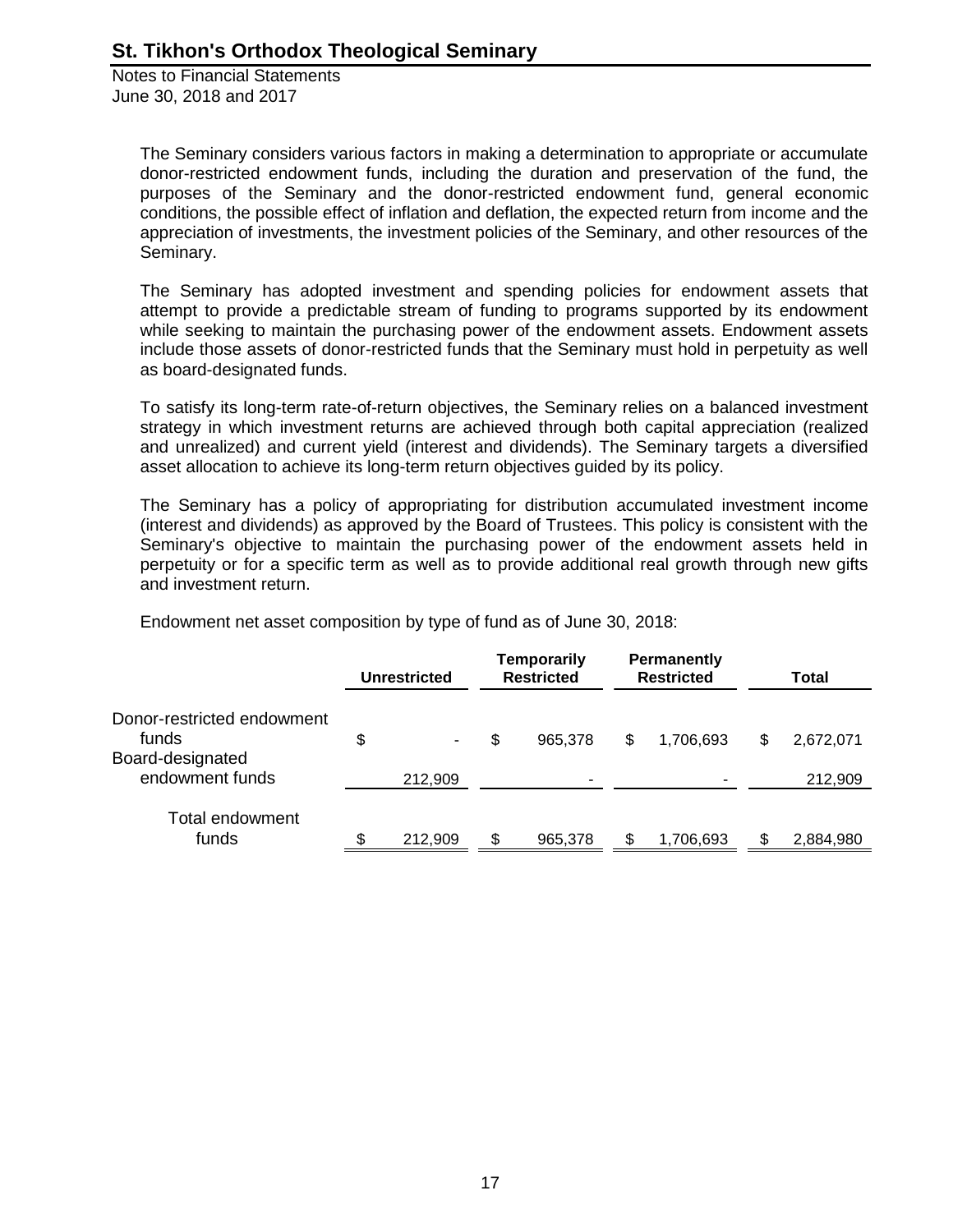Notes to Financial Statements June 30, 2018 and 2017

Changes in endowment net assets in 2018 were as follows:

|                                              | <b>Unrestricted</b> | <b>Temporarily</b><br><b>Restricted</b> |           | Permanently<br><b>Restricted</b> | Total     |    |           |
|----------------------------------------------|---------------------|-----------------------------------------|-----------|----------------------------------|-----------|----|-----------|
| Endowment net assets,                        |                     |                                         |           |                                  |           |    |           |
| July 1, 2017                                 | \$<br>557,769       | \$                                      | 1,013,485 | \$                               | 1,706,693 | \$ | 3,277,947 |
| Investment return:                           |                     |                                         |           |                                  |           |    |           |
| Investment income (loss)<br>Net realized and | 49,270              |                                         | (1,616)   |                                  |           |    | 47,654    |
| unrealized gains                             | 12,124              |                                         | 63,008    |                                  |           |    | 75,132    |
| <b>Total investment</b>                      |                     |                                         |           |                                  |           |    |           |
| return                                       | 61,394              |                                         | 61,392    |                                  |           |    | 122,786   |
| Transfers/contributions                      | (406, 254)          |                                         | 478,733   |                                  |           |    | 72,479    |
| Funds released from<br>restriction           |                     |                                         | (588,232) |                                  |           |    | (588,232) |
| Endowment net assets,<br>June 30, 2018       | \$<br>212,909       | \$                                      | 965,378   | \$                               | 1,706,693 | \$ | 2,884,980 |

Endowment net asset composition by type of fund as of June 30, 2017:

|                                     | Unrestricted  |     | <b>Temporarily</b><br><b>Restricted</b> |    | Permanently<br><b>Restricted</b> | Total           |
|-------------------------------------|---------------|-----|-----------------------------------------|----|----------------------------------|-----------------|
| Donor-restricted endowment<br>funds | \$            | \$  | 1,013,485                               | \$ | 1.706.693                        | \$<br>2,720,178 |
| Board-designated<br>endowment funds | 557,769       |     |                                         |    |                                  | 557,769         |
| Total endowment<br>funds            | \$<br>557,769 | \$. | 1,013,485                               | S. | 1,706,693                        | \$<br>3,277,947 |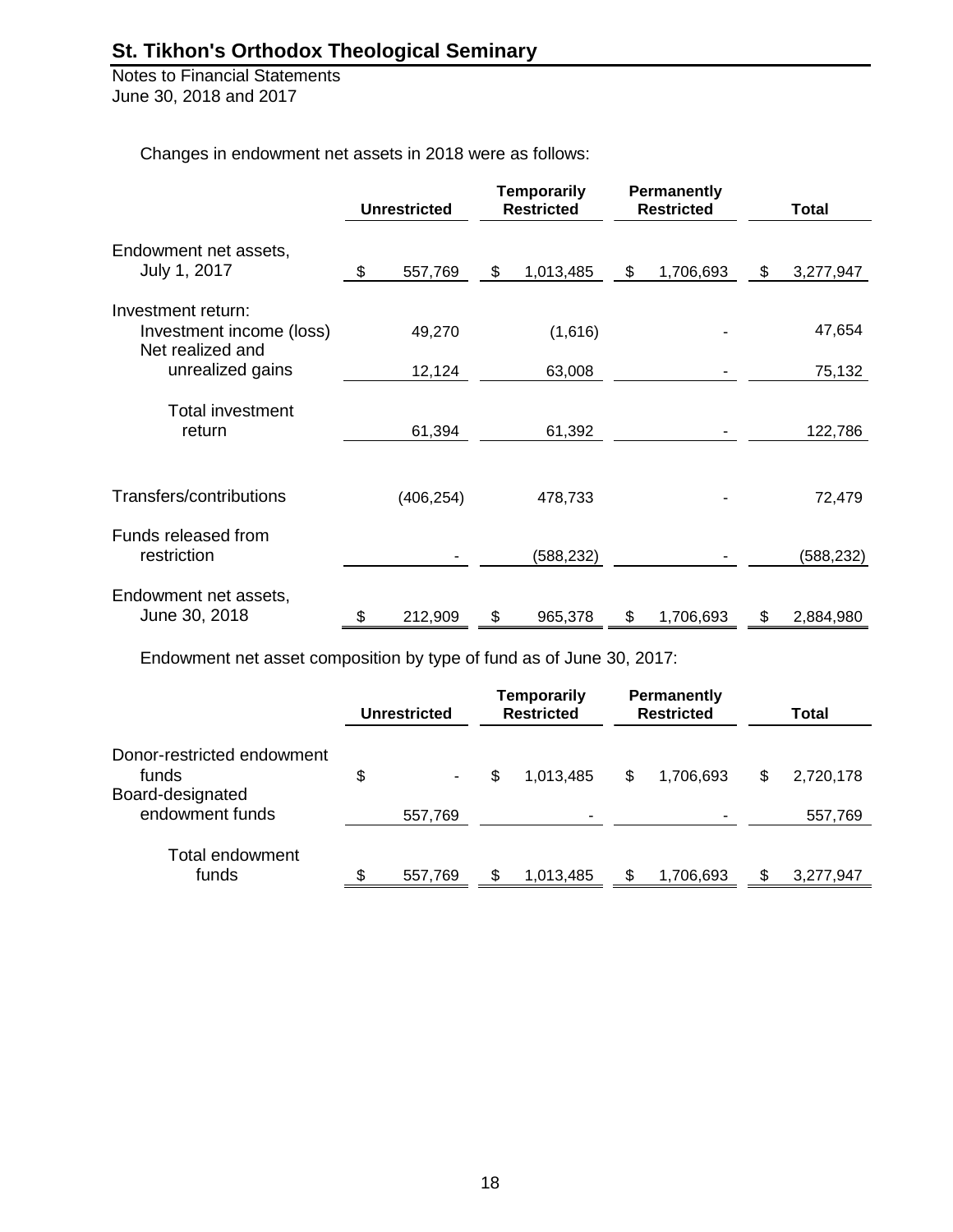Notes to Financial Statements June 30, 2018 and 2017

Changes in endowment net assets in 2017 were as follows:

|                                                             | <b>Unrestricted</b> | <b>Temporarily</b><br><b>Restricted</b> |            | Permanently<br><b>Restricted</b> |    | <b>Total</b> |
|-------------------------------------------------------------|---------------------|-----------------------------------------|------------|----------------------------------|----|--------------|
| Endowment net assets,<br>July 1, 2016                       | \$<br>520,357       | \$                                      | 467,352    | \$<br>1,816,477                  | \$ | 2,804,186    |
|                                                             |                     |                                         |            |                                  |    |              |
| Investment return:<br>Investment income<br>Net realized and | 6,253               |                                         | 45,589     |                                  |    | 51,842       |
| unrealized gains                                            | 58,230              |                                         | 389,693    |                                  |    | 447,923      |
| <b>Total investment</b><br>return                           | 64,483              |                                         | 435,282    |                                  |    | 499,765      |
| Reclassification of net<br>assets                           |                     |                                         |            | (111,062)                        |    | (111,062)    |
| Transfers/contributions                                     | (27,071)            |                                         | 335,384    | 1,278                            |    | 309,591      |
| Funds released from<br>restriction                          |                     |                                         | (224, 533) |                                  |    | (224, 533)   |
| Endowment net assets,<br>June 30, 2017                      | \$<br>557,769       | \$                                      | 1,013,485  | \$<br>1,706,693                  | \$ | 3,277,947    |

In 2017, \$111,062 was reclassified based upon a donor's intention that was met.

#### **10. Functional Expenses**

The Seminary provides theological teachings to individuals within its geographic area. Expenses related to providing these services for 2018 and 2017 are as follows (in thousands):

| General services<br>General and administrative<br>Fundraising | 2018 |                    |     | 2017         |  |  |
|---------------------------------------------------------------|------|--------------------|-----|--------------|--|--|
|                                                               | \$   | 1,803<br>482<br>15 | \$  | 1,233<br>430 |  |  |
| Total                                                         |      | 2.300              | \$. | 1,671        |  |  |

#### **11. Concentrations**

The Seminary primarily maintains its cash and investments with financial institutions. The Federal Deposit Insurance Corporation ("FDIC") insures accounts to \$250,000 at each institution. At times the Seminary may have cash on deposit in excess of insured amounts.